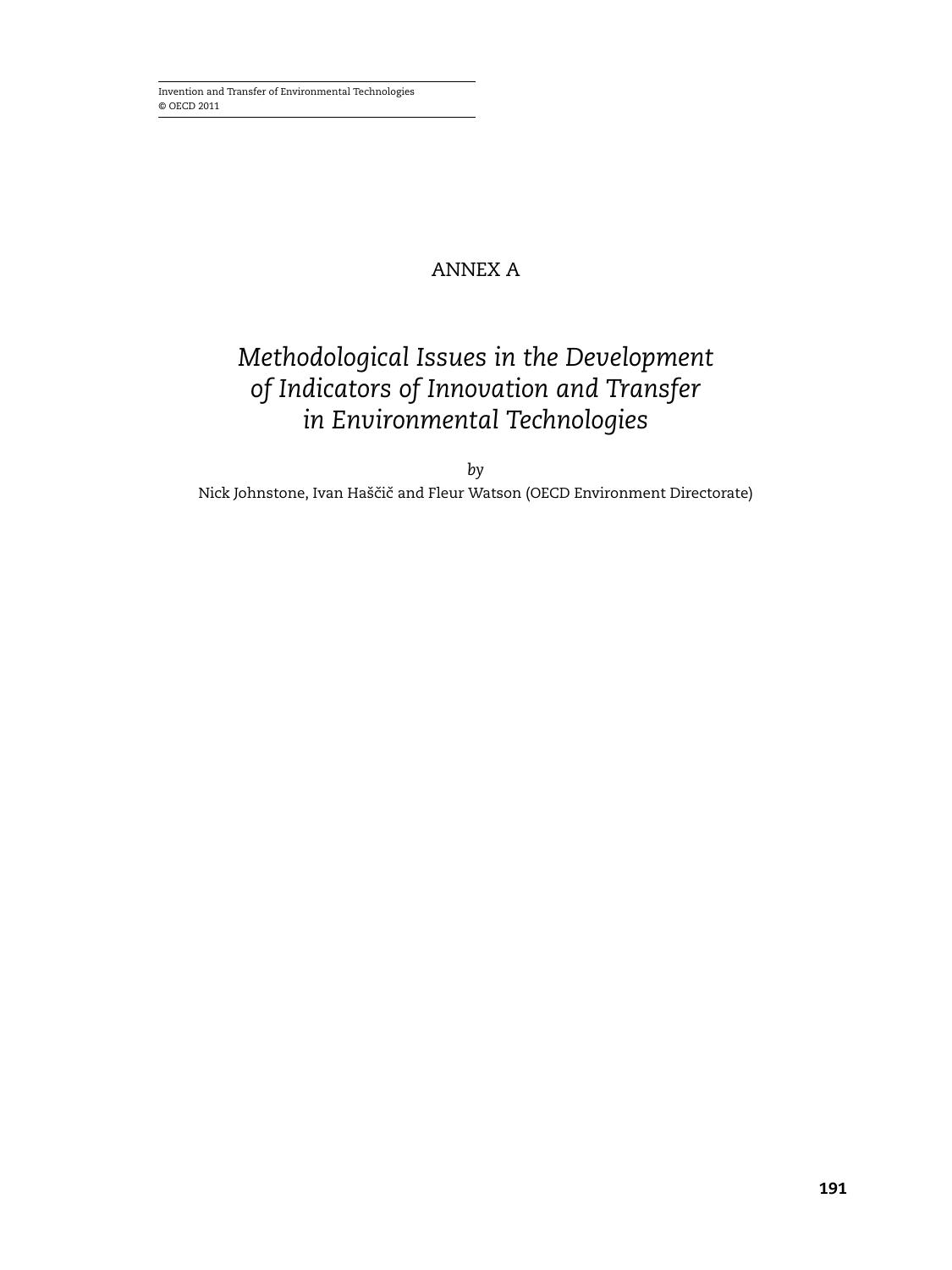# **Introduction**<sup>1</sup>

This book presents analyses of the determinants of environment-related innovation – assessing the relative importance of different factors (policy measures, market conditions, scientific capacity, etc.) on the rate and pattern of innovation and the diffusion of these inventions in the world economy. Both of these strands of work depend on the availability of appropriate indicators. This annex reviews the methodological aspects of development of such indicators. It is intended to serve as a reference document for papers arising out of this work.

The indicators of innovation in environment-related technologies (ENV-tech) thus complement those indicators which have earlier been developed by the OECD Science, Technology and Industry Directorate in the areas of Information and Communications Technologies, Biotechnology, or Nanotechnology (see OECD *Patent Statistics Manual*, 2009).[2](#page-19-0)

The annex is organised as follows. The next section reviews the different indicators commonly used to measure innovation. This is followed by a review of alternative indicators of technology transfer. In both cases it is argued that in the context of environment-related technologies, patent data offer a good alternative to the existing measures. The final section then presents the methodology of the development of indicators of innovation and transfer based on patent data.

# **Indicators of innovation in environmental technologies**

There are a number of candidates for the measurement of innovation (see OECD *Main Science and Technology Indicators*, 2008a). Most commonly, *R&D expenditures or the number of scientific personnel* in different sectors are frequently used as indicators. However, a sub-set of OECD and non-OECD countries have also begun to collect data on *government budget appropriations and outlays for R&D* (GBAORD) by socio-economic objective, including "control and care for the environment".<sup>3</sup> [Figure A.1](#page-2-0) provides some evidence for countries for which this data is relatively complete in recent years. For most countries, the data indicate that between 0.5% and 4% of GBAORD is specifically targeted at environmental objectives. While in large economies such as Germany, Japan and the US this share has remained relatively stable, there seems to have been a large degree of variation across countries and over time.

However, there has been much greater uniformity among countries in GBAORD expenditures directed at "rational utilisation of energy". For most countries, the data indicate that up to 5% of GBAORD is specifically targeted at energy objectives, although this share was higher in the early 1980s ([Figure A.2](#page-3-0)).

Finally, data are also available on government R&D spending in the energy sector (see *OECD/IEA Energy Technology R&D Statistics*). The data include expenditures directed at energy generation from fossil fuels, nuclear energy, and renewable energy, hydrogen and fuel cells, energy storage, as well as measures directed at improving energy efficiency in industry, residential and commercial uses, and transportation. [Figure A.3](#page-4-0) gives the proportion of total energy technology R&D directed at renewable energy and energy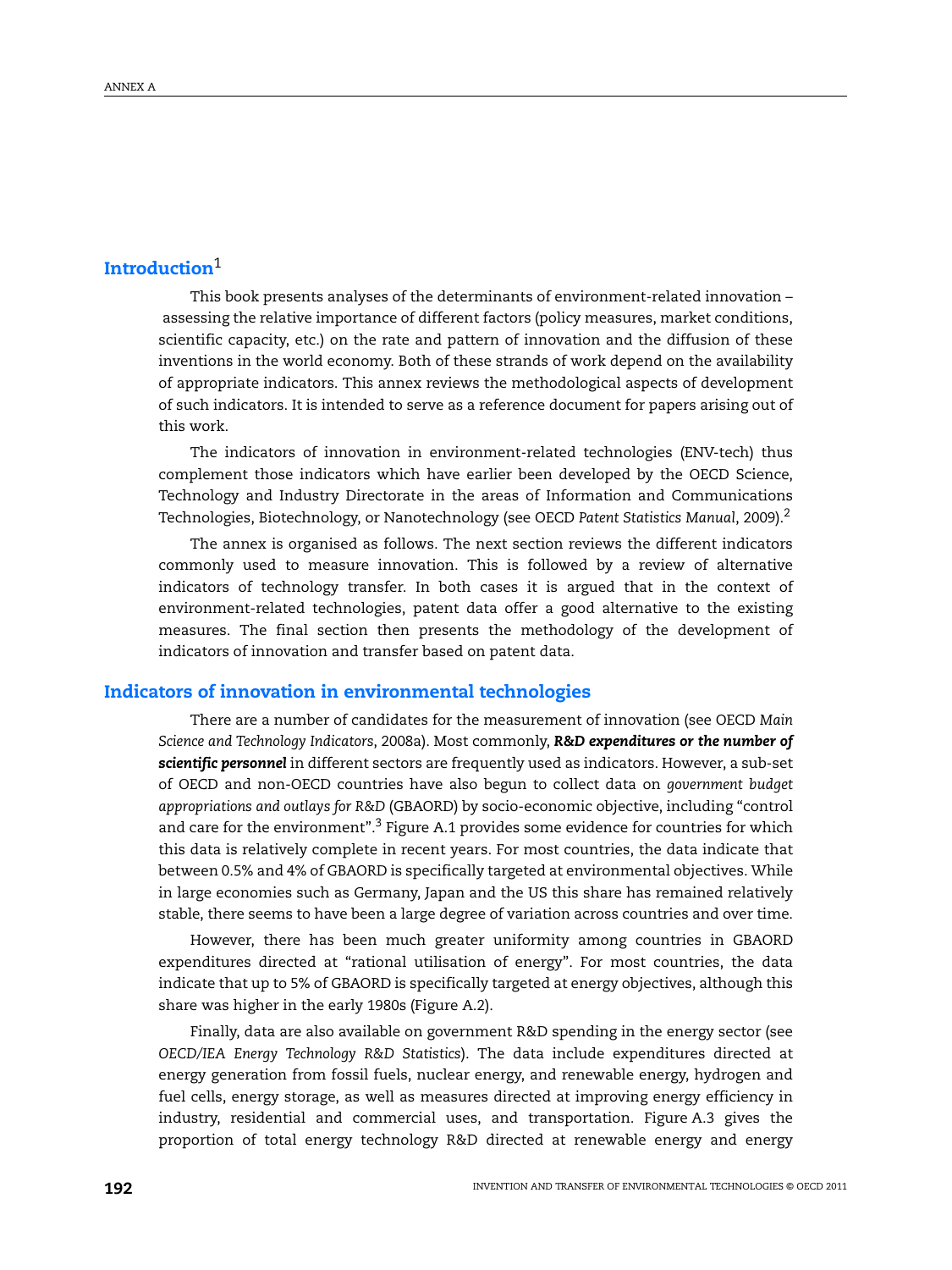

<span id="page-2-0"></span>Figure A.1. **Percentage of GBAORD expenditures directed at "control and care for the environment"**

*Source:* OECD.Stat (*[www.oecd.org/statistics](http://www.oecd.org/statistics)*), *Research and Development Statistics*.

efficiency measures. On the one hand, countries such as Finland, Denmark, Sweden, Austria, Ireland and Hungary, devote a relatively high share of their budgets to such aims. On the other hand, this share is much lower for countries such as France, Japan, Germany, Australia, Korea, Canada and the US, often as a consequence of higher levels of spending on nuclear energy sources.

Although such indicators do reflect an important element of the overall innovation system, there are a number of disadvantages associated with their use as indicators of innovation. For example, with respect to private R&D expenditures, the data are incomplete. Further, the data are only available at an aggregate level and (with the exception of the energy sector) they cannot be broken down by technology group. Moreover, there is no source of data for private R&D expenditures by socio-economic objective that is comparable to that used for GBAORD. Perhaps most significantly, R&D expenditures are measures of inputs to the innovation process, whereas an "output" measure of innovation would be broadly preferable.

Given the general lack of data in this area, several *micro-level data* collection efforts have, therefore, been undertaken which have sought to measure innovation outputs. For instance, in the European Union, a small number of "environment-related" questions have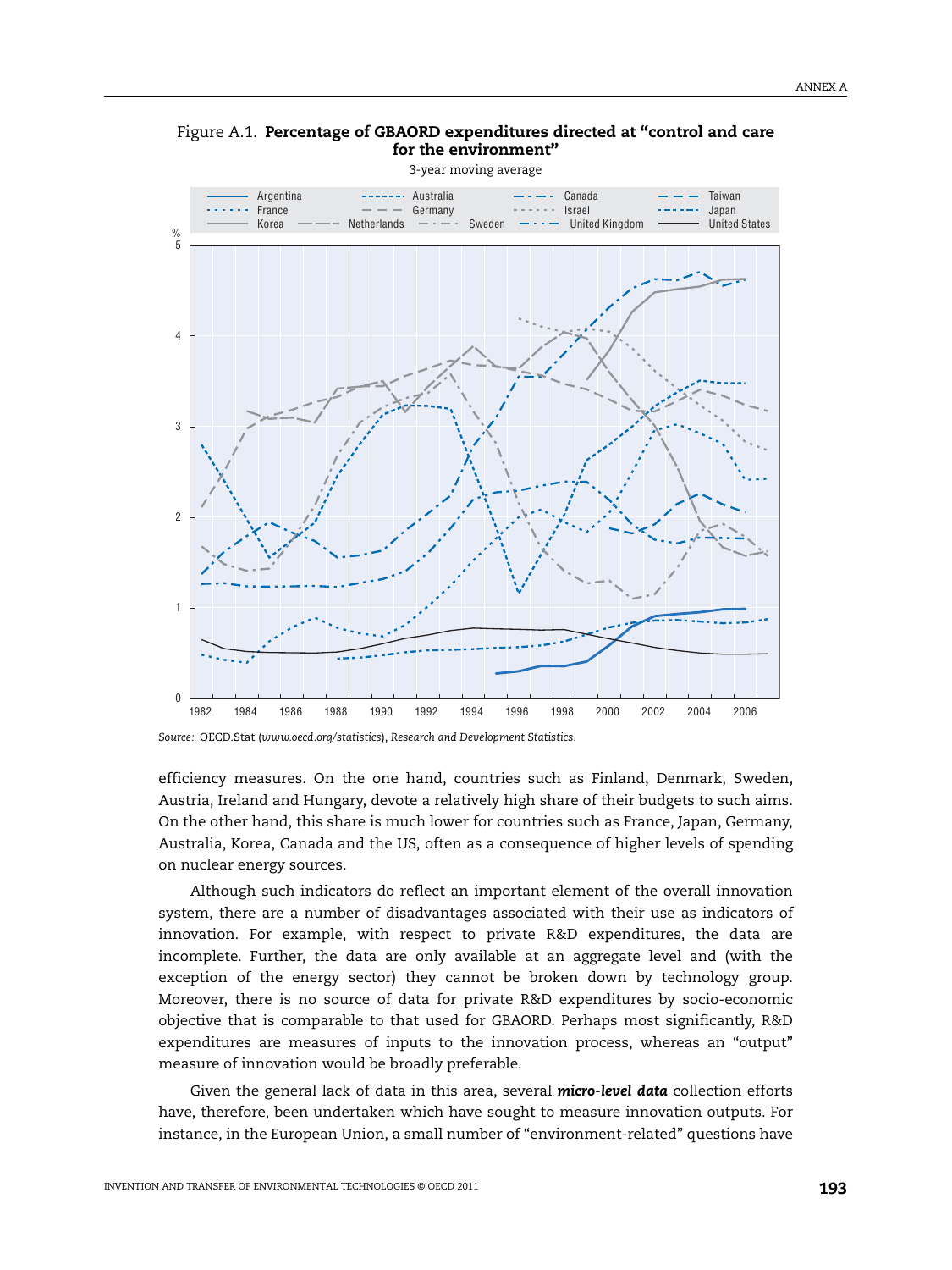

<span id="page-3-0"></span>Figure A.2. **Percentage of GBAORD expenditures directed at "rational utilisation of energy"**

been applied as part of the *Community Innovation Survey*. [Figure A.4](#page-4-1) gives the respondents' perceptions from that *Survey* of the importance of the effects of their innovation efforts. It is noticeable that "environmental" factors rank at the bottom of this list.

While "environmental" concerns were only addressed tangentially in previous rounds of the CIS, considerable effort has gone into the design of the most recent CIS survey questionnaire, in order to ensure that environmental concerns are addressed in a much more systematic manner in the future (see [Box A.1](#page-5-0)).

Several of the researchers involved in the design of the environmental components of the CIS questionnaire were also involved in the (2006) OECD project on "Environmental Policy and Firm-Level Management" (Johnstone, 2007). In this latter project, data was collected on *input* measures of "environmental innovation", such as expenditures on environment-related R&D, as well as on *output* measures such as "clean production" and "product design". For illustration, [Figure A.5](#page-6-0) provides data on the percentage of firms in that project (by industrial sector) which reported having taken environmental factors into account in *product design*.

The main shortcoming with such exercises is their cost. A dedicated industrial survey which addresses environmental concerns on a periodic basis would be prohibitively

*Source:* OECD.Stat (*[www.oecd.org/statistics](http://www.oecd.org/statistics)*), *Research and Development Statistics*.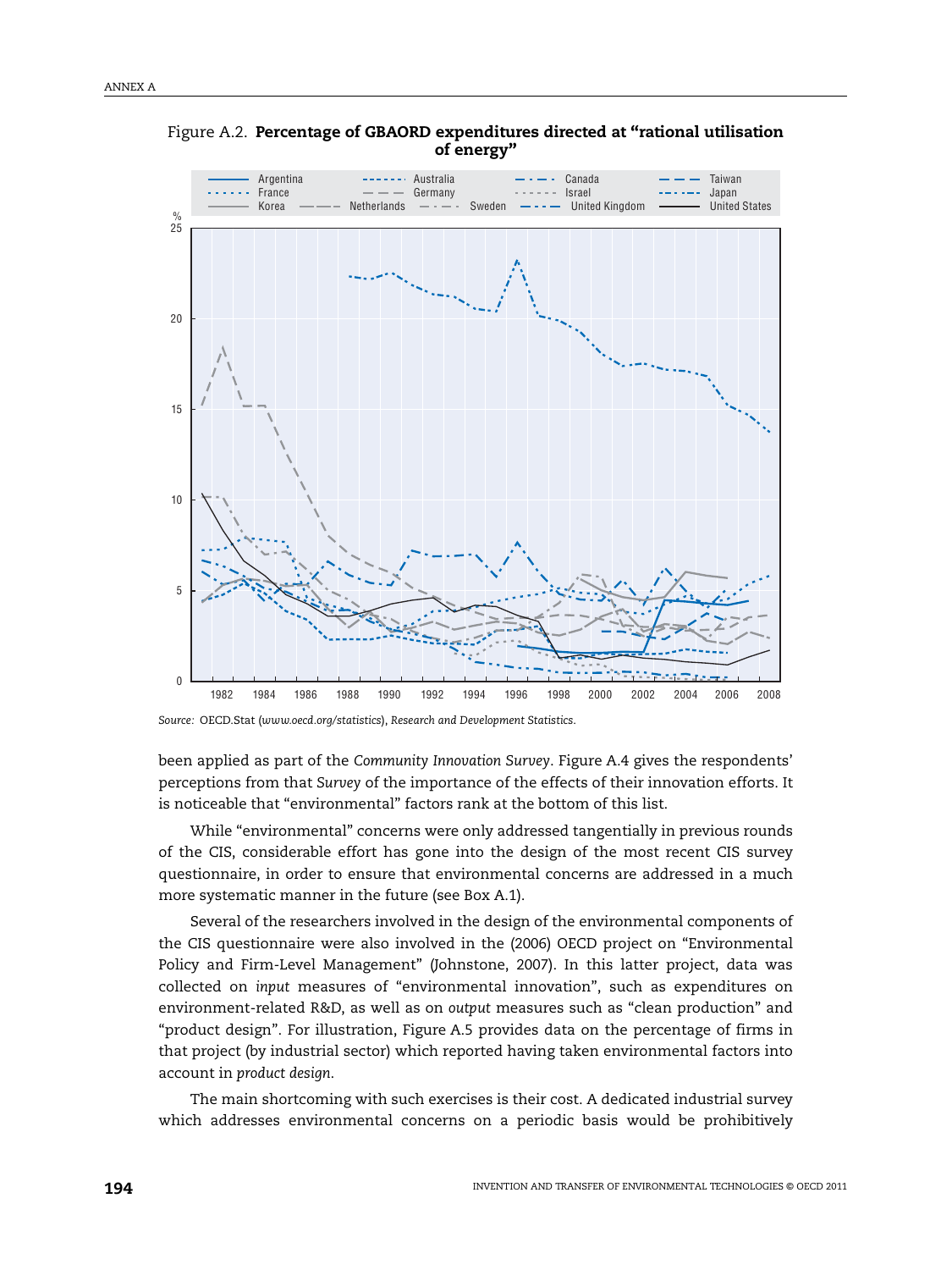

# <span id="page-4-0"></span>Figure A.3. **Percentage of energy technology R&D expenditures directed towards "renewable energy" and "energy efficiency" measures**

3-year moving average

# <span id="page-4-1"></span>Figure A.4. **Motivations identified as highly important for innovation activities (CIS 4-EU27)**



*Source: [http://epp.eurostat.ec.europa.eu/cache/ITY\\_OFFPUB/KS-SF-07-113/EN/KS-SF-07-113-EN.PDF](http://epp.eurostat.ec.europa.eu/cache/ITY_OFFPUB/KS%1eSF%1e07%1e113/EN/KS%1eSF%1e07%1e113%1eEN.PDF)*.

*Source:* OECD.Stat (*[www.oecd.org/statistics](http://www.oecd.org/statistics)*), *Energy Technology R&D Statistics*.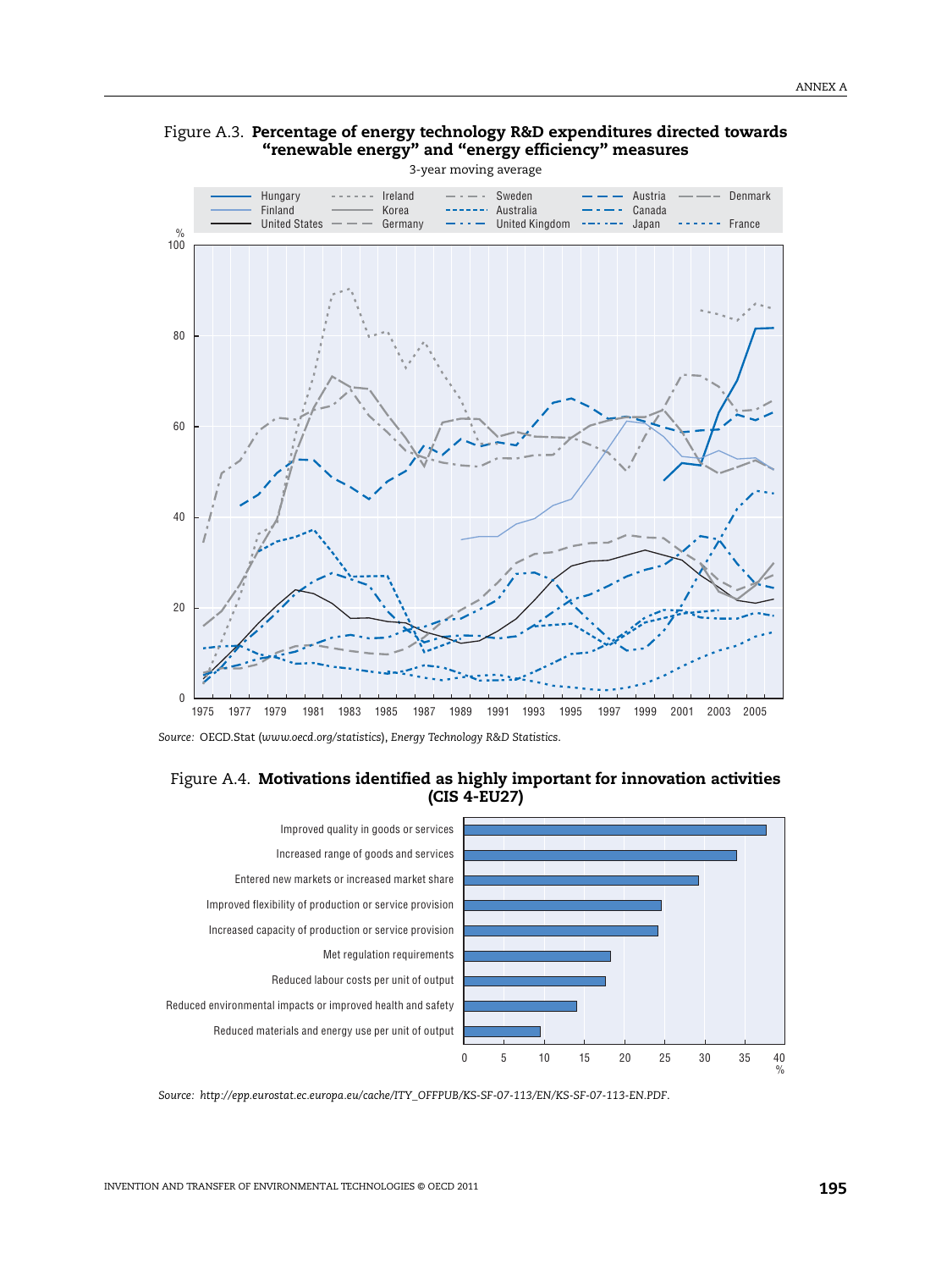# Box A.1. **"Environmental" section of CIS 5**

#### <span id="page-5-0"></span>**Innovations with environmental benefits**

An environmental innovation is a new or significantly improved product (good or service), process, organisational method or marketing method that creates environmental benefits compared to alternatives.

- The environmental benefits can be the primary objective of the innovation or the result of other innovation objectives.
- The environmental benefits of an innovation can occur during the production of a good or service, or during the after sales use of a good or service by the customer.

# **1. During the three years 2006 to 2008, did your enterprise introduce a product (good or service), process, organisational or marketing innovation with any of the following environmental benefits?**

*Environmental benefits from the production of goods or services within your enterprise:*

|                                                                                                                                                                            | Reduced material use per unit output                                                  | $\Box$ Yes $\Box$ No |  |
|----------------------------------------------------------------------------------------------------------------------------------------------------------------------------|---------------------------------------------------------------------------------------|----------------------|--|
|                                                                                                                                                                            | Reduced energy use per unit output                                                    | $\Box$ Yes $\Box$ No |  |
|                                                                                                                                                                            | Reduced $CO2$ footprint for your enterprise                                           | $\Box$ Yes $\Box$ No |  |
|                                                                                                                                                                            | Replaced materials with less polluting or hazardous substitutes                       | $\Box$ Yes $\Box$ No |  |
|                                                                                                                                                                            | Reduced soil, water, or air pollution                                                 | $\neg$ Yes $\neg$ No |  |
|                                                                                                                                                                            | Recycled waste, water, or materials                                                   | $\Box$ Yes $\Box$ No |  |
|                                                                                                                                                                            | Environmental benefits from the after sales use of a good or service by the customer: |                      |  |
|                                                                                                                                                                            | Reduced energy use                                                                    | $\Box$ Yes $\Box$ No |  |
|                                                                                                                                                                            | Reduced air, water, soil or noise pollution                                           | $\Box$ Yes $\Box$ No |  |
|                                                                                                                                                                            | Improved recycling of product after use                                               | $\Box$ Yes $\Box$ No |  |
| 2. During 2006-08, did your enterprise introduce an environmental innovation in response to:                                                                               |                                                                                       |                      |  |
|                                                                                                                                                                            | Need to comply with existing environmental regulations                                | $\Box$ Yes $\Box$ No |  |
|                                                                                                                                                                            | Environmental regulations that you expected to be introduced in the future            | $\Box$ Yes $\Box$ No |  |
|                                                                                                                                                                            | Availability of government grants, subsidies or other financial                       |                      |  |
|                                                                                                                                                                            | incentives for environmental innovation                                               | $\Box$ Yes $\Box$ No |  |
|                                                                                                                                                                            | Market demand from your customers for environmental innovations                       | $\neg$ Yes $\neg$ No |  |
|                                                                                                                                                                            | Voluntary codes for environmental good practice within your sector                    | $\neg$ Yes $\neg$ No |  |
| 3. Does your enterprise have procedures in place to regularly identify and reduce your<br>enterprise's environmental impacts? (For example preparing environmental audits, |                                                                                       |                      |  |
|                                                                                                                                                                            |                                                                                       |                      |  |

**setting environmental performance goals, ISO 14001 certification, etc.)**

❒ Yes: implemented before January 2006.

❒ Yes: Implemented or significantly improved after January 2006.

 $\n **7** No.$ 

expensive. While some countries do have "environmental" components in their standard industrial censuses or innovation surveys (*for example*, Canada, Norway, Japan), these data are not comparable across countries, and therefore cannot be used to develop indicators across countries.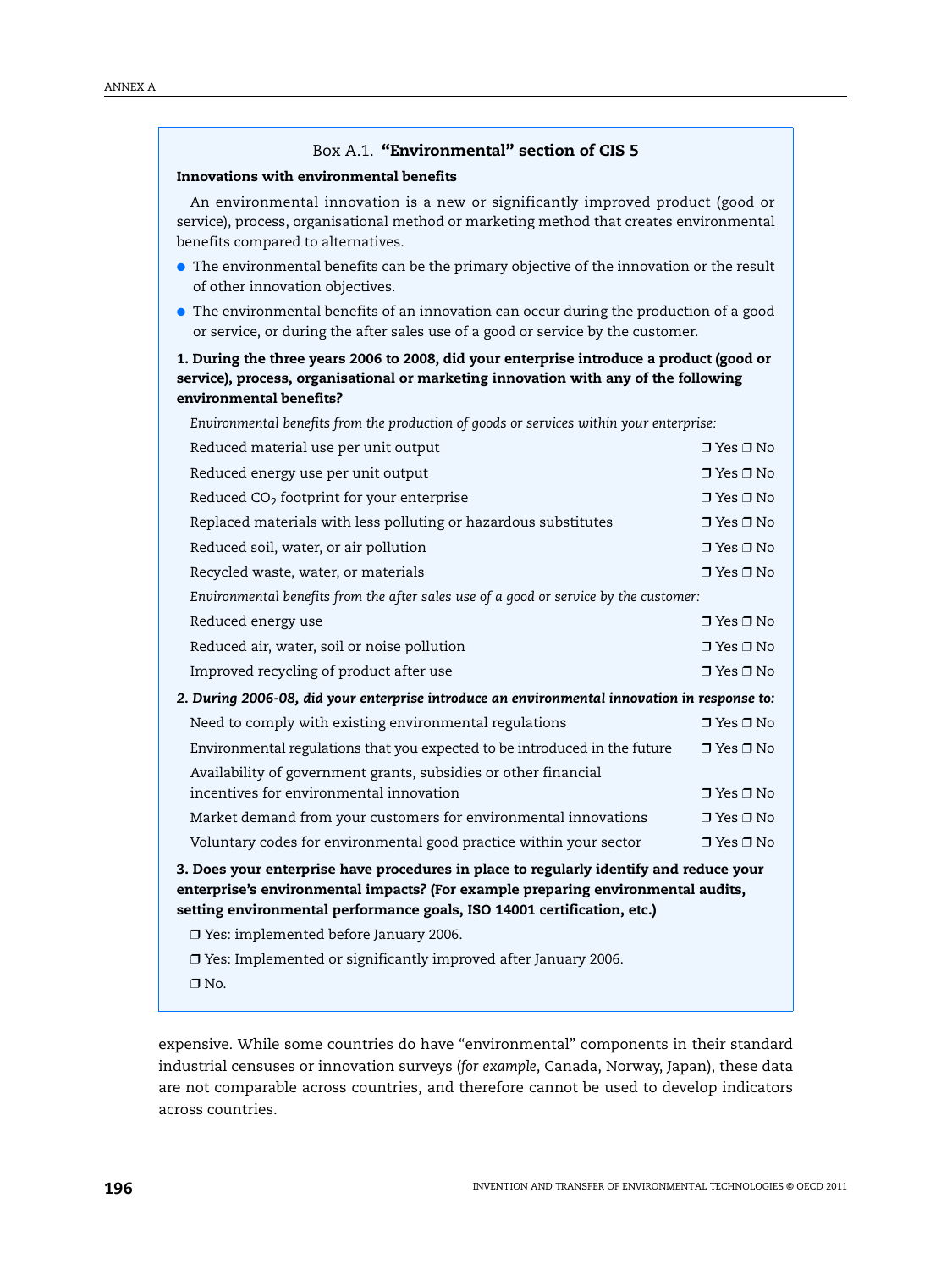# <span id="page-6-0"></span>Figure A.5. **Percentage of firms which report having taken environmental factors into account in product design**



*Source:* Johnstone (2007).

It is therefore necessary to look elsewhere for sources of information/data which can be used to derive indicators. One possibility would, of course, be the development of indicators based upon existing *sectoral and commodity classifications* – which have been developed to measure the output of goods and services. To the extent that new technologies are contained in direct (embodied) form in goods and services that are produced, such forms of innovation would be reflected in the base data. However, this would first require identification of sector or commodity classifications which represent "environmental" technologies.

The OECD/Eurostat Informal Working Group on the Environment Industry has developed a Manual (OECD, 1999) which provides a framework for the definition and classification of "environmental industry activities" (see Sinclair-Desgagne, 2008, for a recent discussion). This *Manual* identifies three broad "environmental segments", each of which includes a large range of business activities:

- Pollution management, including goods that help control air pollution, manage wastewater and solid waste, clean up soil, surface water and groundwater, reduce noise and vibrations, and facilitate environmental monitoring, analysis and assessment.
- Cleaner technologies and products, including goods that are intrinsically cleaner or more resource-efficient than available alternatives. For example, a solar photovoltaic power plant is cleaner than a coal-fired one.
- Resource management, including goods used to control indoor pollution, supply water, or help to manage farms, forests or fisheries sustainably. Also included are goods used to conserve energy and goods that help prevent or reduce environmental impacts of natural disasters, such as fire-fighting equipment.

However, and as pointed out in the Manual itself, standard sectoral codes (for example, ISIC, NACE, NAICS) do *not* lend themselves to such a breakdown, except in very specific areas such as water supply, wastewater treatment, and solid waste treatment and disposal.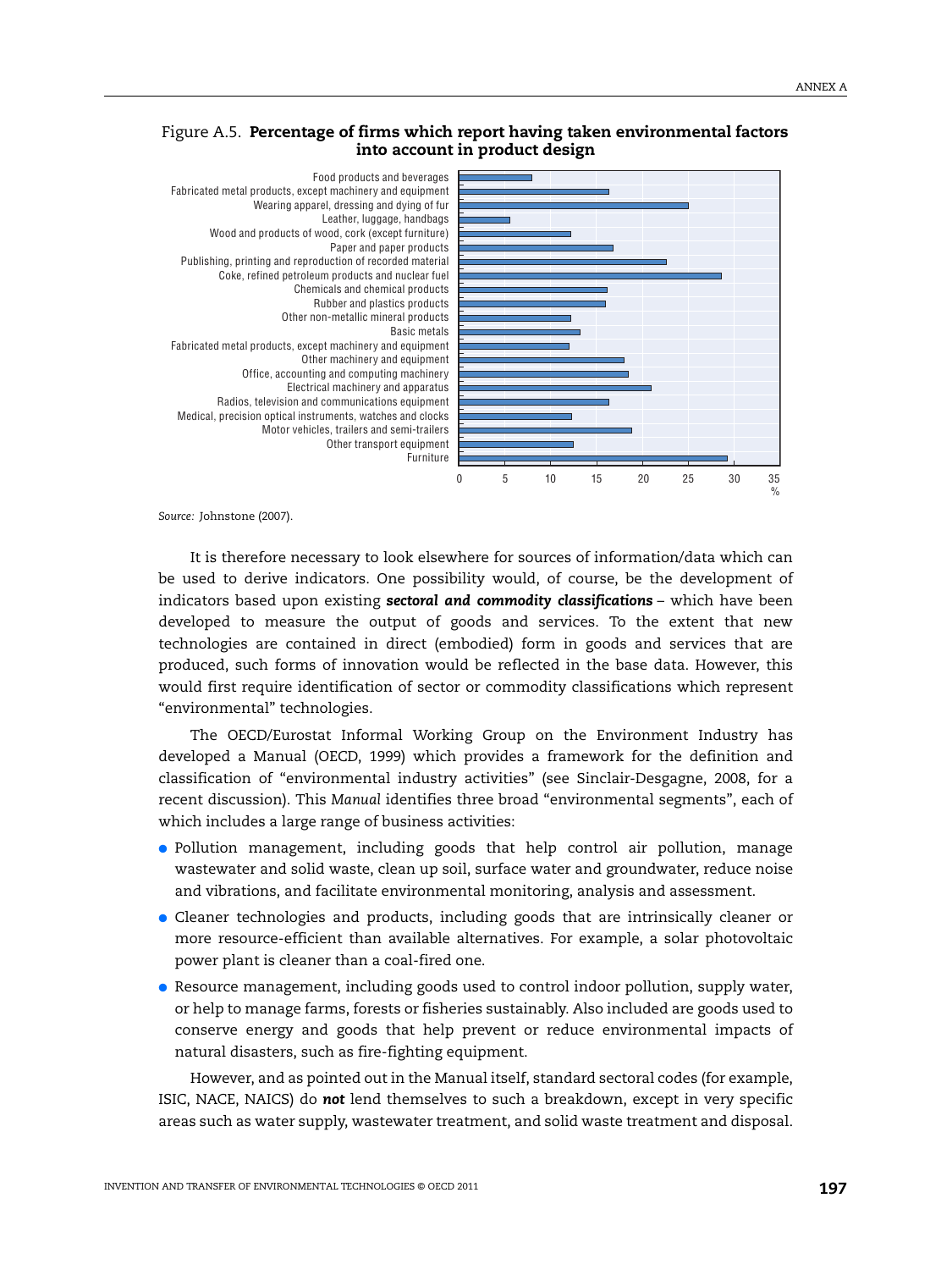Moreover, such categories relate primarily to "end-of-pipe" solutions to environmental concerns, areas where innovation is likely to be increasingly less beneficial overall.

On the basis of commodity classifications (the Harmonised Commodity Description and Coding System), the OECD has developed an illustrative list of "environmental goods" (see OECD, 2001) – broken down into the following broad headings:

#### A) **Pollution management:**

- Air pollution control.
- Wastewater management.
- Solid waste management.
- Remediation and clean-up of soil and water.
- Noise and vibration abatement.
- Environmental monitoring analysis and assessment.

#### B) **Cleaner technologies and products:**

- Cleaner/resource-efficient technologies and processes.
- Cleaner/resource-efficient products.

#### C) **Resource management group:**

- Indoor air pollution control.
- Water supply.
- Recycled materials.
- Renewable energy plant.
- Heat/energy saving and management.
- Sustainable agriculture and fisheries.
- Sustainable forestry.
- Natural risk management.
- Eco-tourism.

This list has since informed discussions about tariff arrangements related to "environmental goods and services" at the World Trade Organisation (WTO), in the context of the Doha Round of multilateral trade negotiations – which calls *inter alia* for the liberalisation of trade in "environmental goods" (and services).

However, it is important to note that these headings do not feature in the Harmonised System. The commodity codes themselves refer to generic commodity classifications. Indeed, many of the codes included in the list encompass goods and services which have a range of uses besides environmental protection (see OECD 2007 for a discussion of this issue). For instance, the list includes "air compressors mounted on a wheeled chassis for towing" (8414.40) or "articles of cast iron" (7325.10). More significantly, "environmental" goods are often designated as such in relation to a conventional alternative, which may well be included in the very same commodity classification – *i.e.*"parts for spark-ignition internal combustion piston engines" (8409.91).

And finally, classification of a good as being "environmental" does not provide any particular indication of the amount of "innovation" it represents – although production of goods and services is an important determinant and consequence of innovation, clearly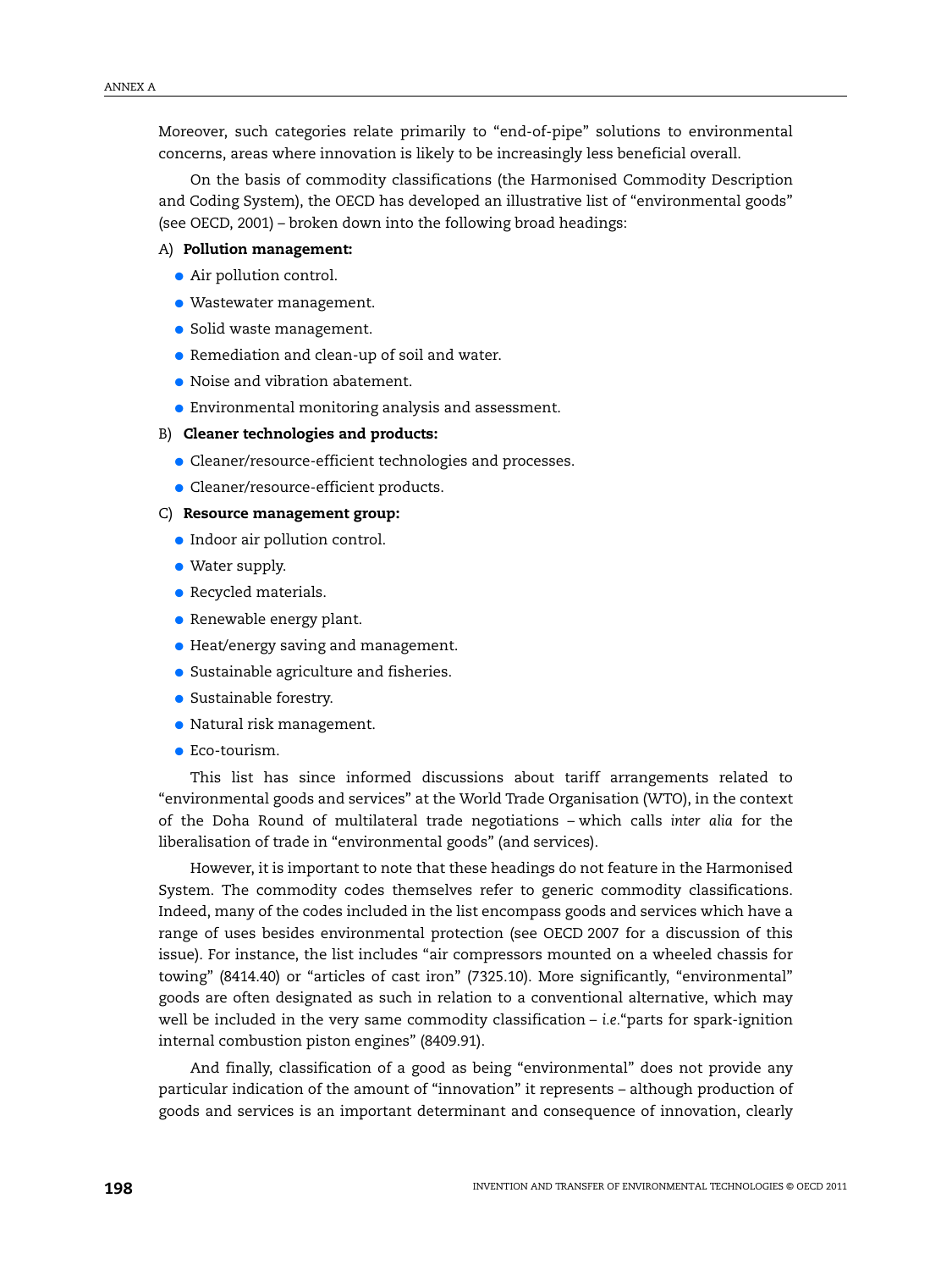only a small percentage of production can be considered to constitute "technological innovation".

In sum, commodity classifications cannot be used to develop indicators of "environmental innovation", for two key reasons:

- The commodity classifications do not lend themselves to the identification of goods and services with beneficial environmental consequences. In most cases, the classes used are much broader than the intended "target", including goods which have no specific environmental implications. Worse, the classifications are sufficiently broad that they include goods which may well be the "dirty" substitutes for "environmental innovations".
- The commodity classifications do not allow for the distinction between standardised goods and services which have been on the market for some time, and those goods and services which represent real technological innovations.

Fortunately, there are other possible "output" indicators which address both of these concerns: bibliometric data (scientific publications) and technometric data (patent publications). The use of *bibliometric data* as a measure of innovation has been given renewed impetus with the growth of the Internet, combined with increasingly efficient search engines. Using keywords and indexing codes, searches of relevant databases (for example, the Science Citation Expanded Index) are typically undertaken here. Data on author, affiliation, date of publication, etc. can be extracted, and counts can be developed to assess the relative innovative activity (see Meyer, 2002).

This kind of indicator is particularly useful for analyzing the diffusion of knowledge among inventors (and between countries), based on co-publications and citations. However, there are also some shortcomings associated with the use of bibliometric data. In particular, while such data is indeed an "output" indicator of innovation, it is only an indirect indicator of a market output. Publication in a peer-reviewed journal reflects a scientific advance, but not necessarily one which has commercial applications. It is therefore difficult to use citations even as an index of quality, let alone of actual economic importance.

As an alternative, *patent data* have often been used as a measure of technological innovation because they focus on outputs of the inventive process (Griliches, 1990 and OECD, 2009). Patent data provide a wealth of information on the nature of the invention and the applicant, the data is readily available (if not always in a convenient format), discrete (and thus easily subject to the development of indicators). Significantly, there are very few examples of economically significant inventions which have not been patented (Dernis *et al.*, 2001).

Most importantly, the application-based nature of the patent classification systems allows for a richer characterisation of relevant technologies. Since the International Patent Classification (IPC) system includes over 70 000 separate classification codes, it is possible to identify very precise technological fields. In the area of "environment-related innovation", some examples of relevant codes include:

- *B60L 7/10: Electrodynamic brake systems for vehicles dynamic electric regenerative braking for vehicle.*
- *C02F 3/28: Biological treatment of water, waste water or sewage using anaerobic digestion processes.*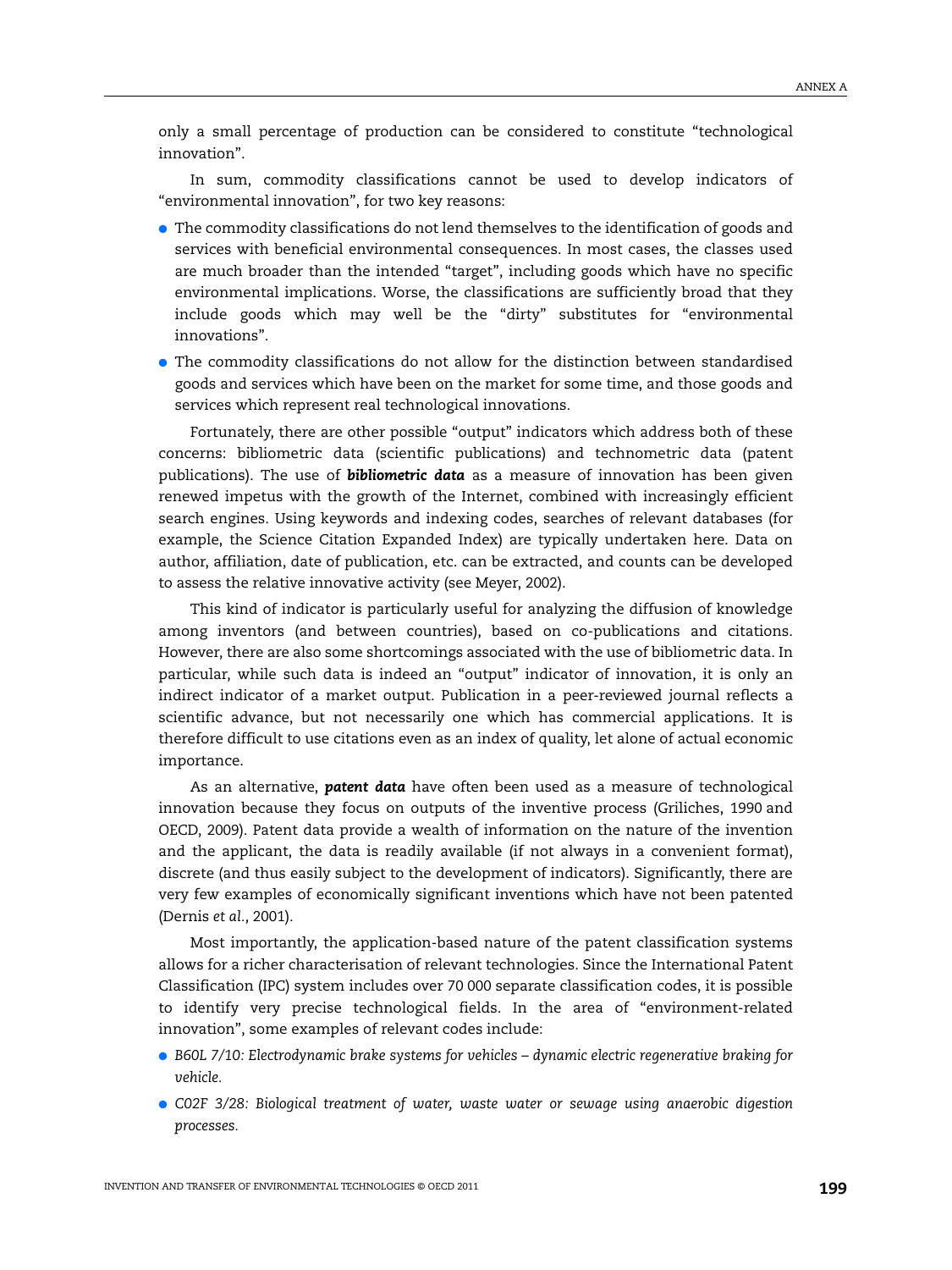● *F03D 3/02: Wind motors with rotation axis substantially at right angle to wind direction – having a plurality of rotors.*

Consequently, patent data *can be disaggregated to specific technological areas*, as was done in previous OECD work in this area, which examined the cases of renewable energy, wastewater effluent and motor vehicle emissions (OECD 2008b). However, recent developments in the *EPO PATSTAT Database* have enabled the implementation of search strategies which provide broader coverage of the data than those previously available (OECD triadic patent family database and commercial providers). Most significantly, this data allow for the possibility to undertake much more refined and accurate searches of innovations in different spheres.

In the environmental sphere, this allows for the identification of more "integrated" technological innovations (which are virtually impossible to identify using the other data sources discussed earlier). However, it is important to recognise that patents cannot be used to develop a measure of all innovations. First, they are designed only to protect technological inventions. Other IPR regimes exist to protect innovations in other fields – for example, copyrights for literature, trademarks for words or graphic devices which distinguish a product and the registration of designs, and where protection is focussed on the appearance of a produc. In addition, less formal ways (than intellectual property rights) to protect technological inventions also exist – notably industrial secrecy, or purposefully complex technical specifications. Surveys of inventors indicate that the rate at which new innovations are patented varies across industries. A further critique of patent data relates to the fact that not everything that is patented is eventually commercialised and adopted. There are, however, significant fees attached to the examination of a patent application (and to renewal fees, once the patent has been granted). So it is safe to assume that, at least in the expectations of the applicant or patent holder, the prospects for commercialisation and adoption are good. Nonetheless, the economic value of patents varies. For meaningful empirical analyses, it is therefore important to control statistically for differences in the propensity to patent, the scope of the claims, the value of the patent and other factors which vary across countries, time and technology fields.

# **Indicators of international transfer of environmental technologies**

Technology transfer can be either "embodied" or "disembodied", and take place either through market or non-market means. A possible taxonomy might take the following form (see Maskus, 2004):

- Market-mediated transfer:
	- ❖ Trade in goods and services.
	- ❖ Foreign direct investment.
	- ❖ Licensing.
	- ❖ Joint ventures.
	- ❖ Cross-border movement of personnel.
- Non-market transfer:
	- ❖ Imitation and reverse engineering.
	- ❖ Employee turnover.
	- ❖ Published information (journals, test data, patent applications).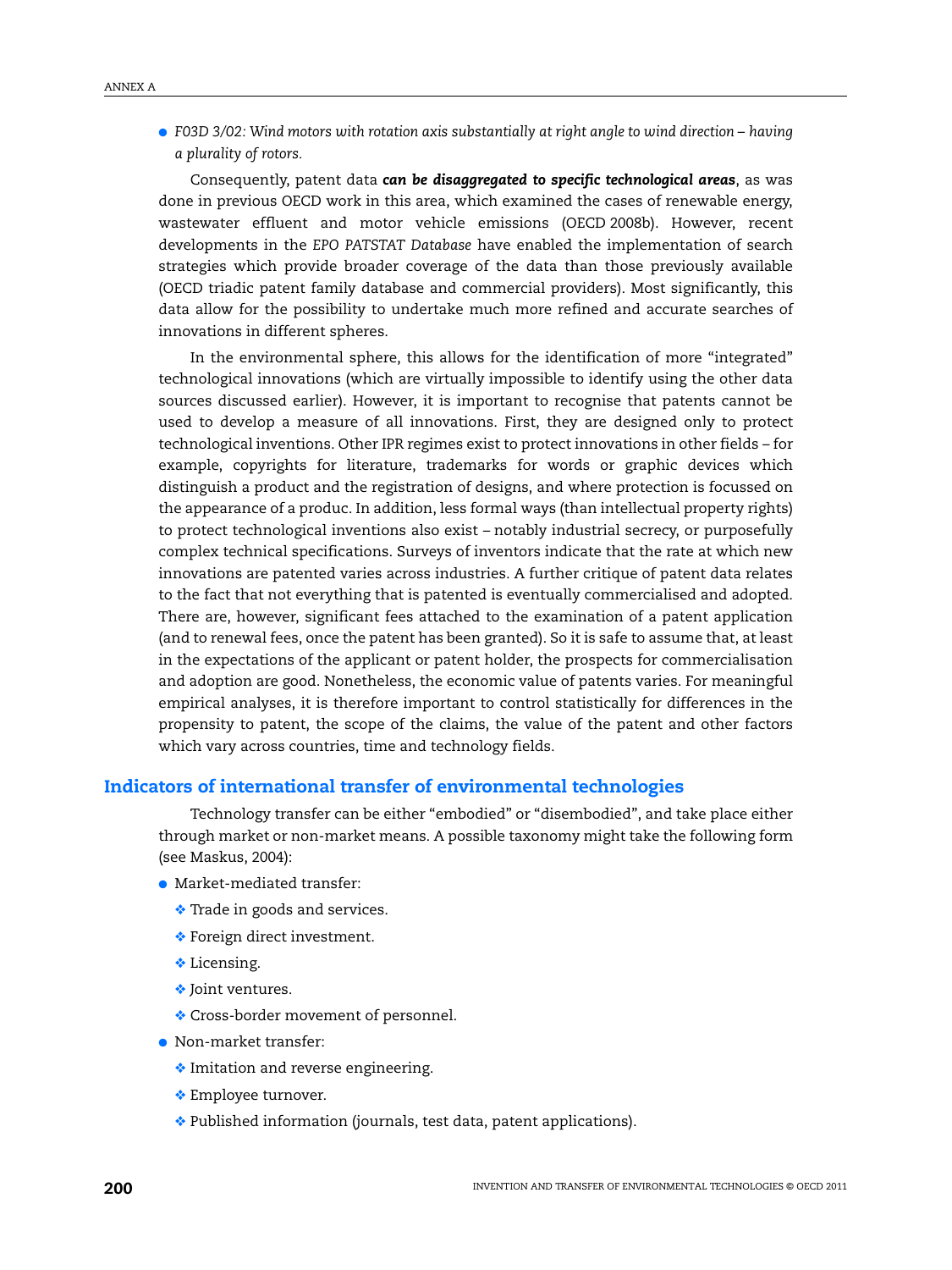Available empirical evidence strongly supports the finding that the bulk of technology transfer takes place via: **i)** *trade;* **ii)** *foreign direct investment (FDI); and* **iii)** *licensing* (Maskus, 2004). Precisely which channel is most important depends in part upon the characteristics of the "recipient country" (*i.e.* domestic research capacity, strength of intellectual property rights regimes, etc.) and the nature of the technology being transferred (*i.e.* the potential for imitation and reverse engineering).

When seeking to assess the spatial patterns and rates of international technology transfer, it is therefore important to focus on measures which reflect potential transfer through these primary channels. Since technologies may be transferred in direct (embodied) form through trade in goods and services, such forms of transfer would be reflected in *trade* data. However, this would necessitate the identification of relevant sector or commodity classifications which represent "environmental" technologies.

As noted above the OECD has developed an illustrative list of "environmental goods" (see OECD 2001). This list has since informed discussions about environmental goods and services at the World Trade Organisation (WTO), in the context of the Doha Round of multilateral trade negotiations – which calls for the liberalisation of "environmental goods" (and services). In principle, based upon this list, it is possible to examine recent trends in the export of "environmental goods and services".

For instance, according to figures published in OECD *Indicators of Globalisation* in 2006, exports of environmental goods in the OECD area reached USD 370 billion (1% of its GDP and nearly 6% of its merchandise exports). In the same year, BRICS countries (Brazil, the Russian Federation, India, China and South Africa) exported USD 43 billion, which accounted for almost 1% of their GDP and 2.7% of their total merchandise exports. Over the last four years, trade in "environmental goods" also pursued a dynamic pattern of growth, increasing faster than total merchandise trade particularly in the BRICS (where exports have been growing at an annual average rate of 35%). More than 25% of exports of "environmental goods" are for wastewater treatment equipment, which is also the fastest growing segment of the market. This is followed by air pollution control, waste management and environmental monitoring equipment.

However, and as noted above, the list of commodity classes used to extract the data used in these figures – while undoubtedly valuable for negotiating purposes – cannot be used credibly for statistical purposes. This is because a large number of the classes involved are only peripherally related to environmental concerns, and in some cases may even relate primarily to the "brown" substitutes for "green" alternatives (for example, "parts for spark-ignition internal combustion piston engines" – HS 8409.91).

The implications that this has for the assessment of the development of indicators of international technology transfer can be seen with reference to renewable power. HS 8541.40 is proposed as a measure of solar power technologies and [Figure A.6](#page-11-0) gives the trend in exports for the G7 countries, as well as for China and Spain. The remarkable level and growth rate of exports from China is certainly attributable to the breadth of the definition applied, which includes not only photovoltaic devices but also light-emitting diodes and semiconductor devices. Indeed, Hong Kong, China is the world's fifth largest exporter of this commodity class. Presumably, this is due to a high proportion of re-exports from other countries through Hong Kong, China. However, due to missing data on reexports for most top exporting countries it is not possible to calculate *net* exports.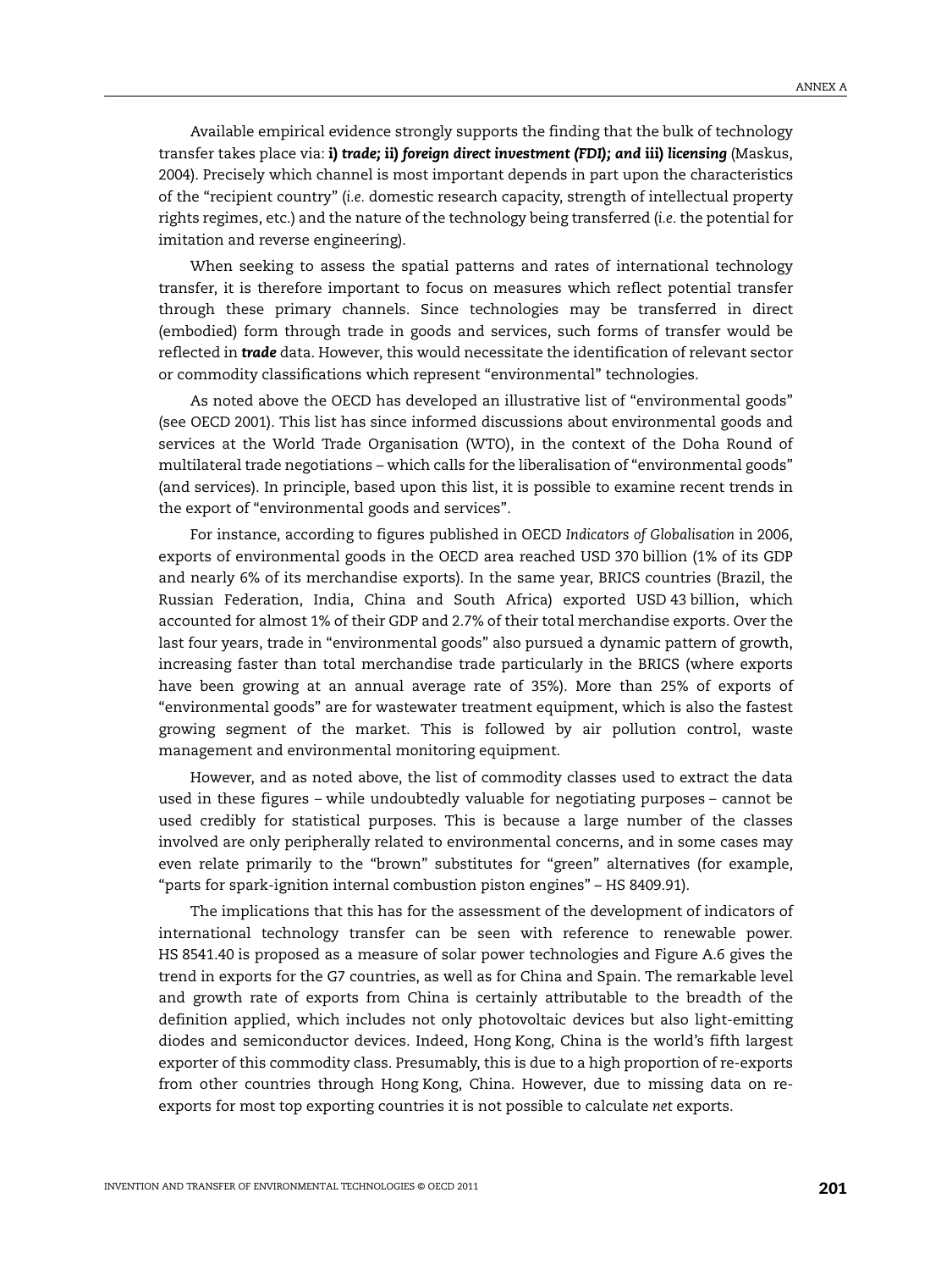

<span id="page-11-0"></span>Figure A.6. **"Solar power" technology exports (based on COMTRADE data) (million USD)**

And finally, and of even more relevance to *this* paper, trade in an "environmental" good need not actually constitute "technology transfer" – although trade is an important channel of international technology transfer, not all trade can be considered to be technology transfer. In particular, trade in standardised goods and services can hardly be considered technology transfer. For several reasons, therefore, trade data is *not* an appropriate means by which to examine the transfer of environmental technologies.

Technology can also be transferred through *foreign direct investment*. If a subsidiary of a multinational corporation is established, the parent company may transfer advanced technologies directly to the subsidiary. This may diffuse more widely in the economy by different channels – *for example*, local employees of the subsidiary taking up employment in domestic firms, and carrying knowledge about the technology with them. However, it is even more difficult in this case (than it was in the trade case examined above) to identify potential transfers which are directly relevant to environmental concerns. FDI data is not available at a level of disaggregation that would allow for an assessment of "environmentrelated" trends.

And finally, technologies can be transferred through *explicit licensing of specific technologies*. However, data on licensing is very sparse, and to the authors' knowledge, no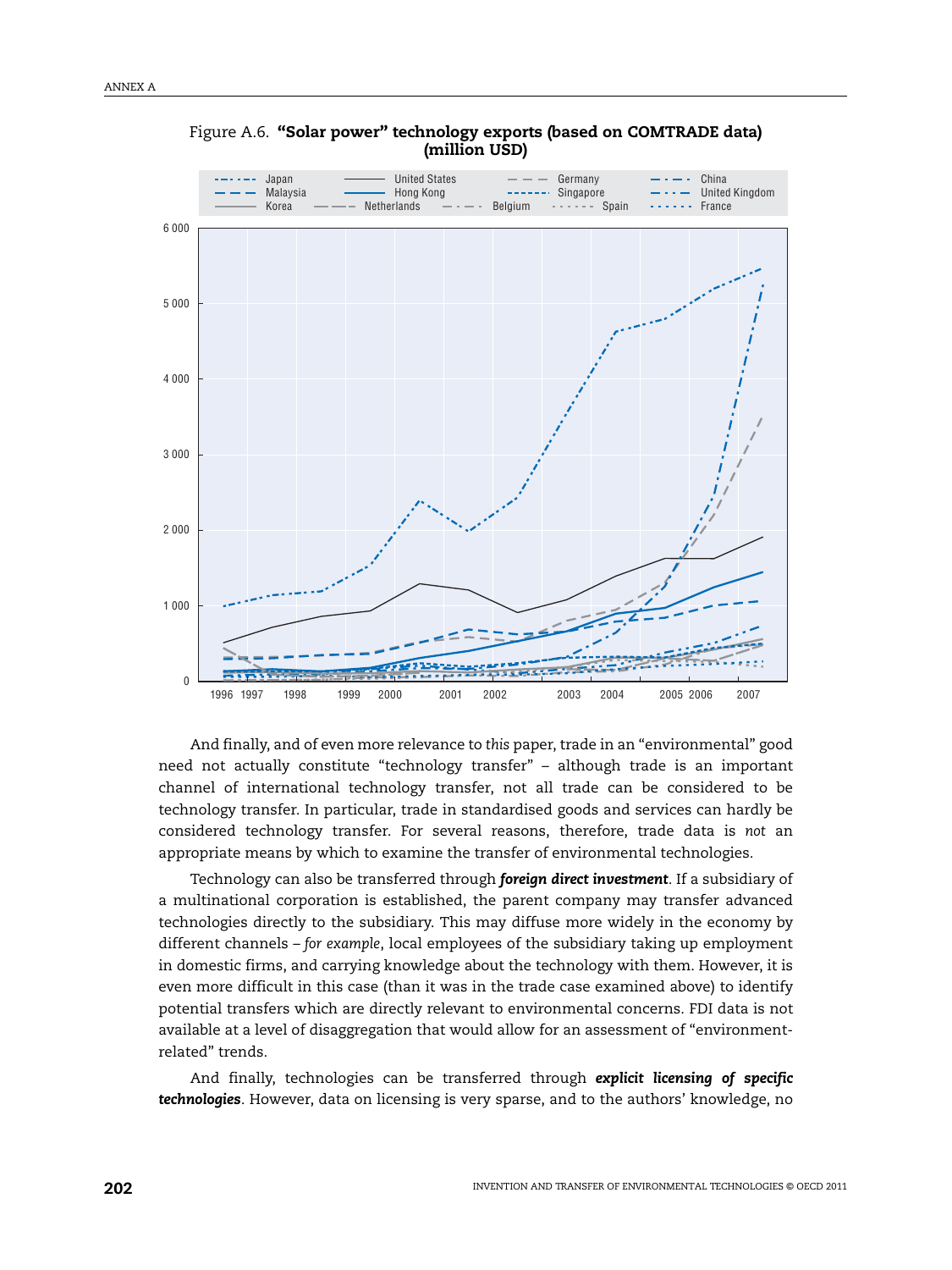effort has yet been made to assess licensing in any sector (or with respect to any particular good or service) which might be considered to be "environmental".

The idea of using *patent data* to measure international technology transfers arises from the fact that there will be a partial "trace" of all three of the above-noted channels of transfer in patent applications. If there is any potential for reverse engineering, exporters, investors and licensors will each have an incentive to protect their intellectual property when it goes overseas. Although it cannot capture the full extent of the transfers which eventually take place, patent data *can* provide robust indicators of trends in both the direction and the extent of international transfer. Patent data has already been used extensively for this purpose, although not in the environmental sphere (see Eaton and Kortum, 1996 for the seminal study).

Moreover, relative to measures which rely on commodity and sectoral classifications, patent data has the great advantage that the International Patent Classification system (the IPC) is "technological" by nature. This allows for the identification of very specific "environmental" technologies – *i.e.* a distinction can be drawn between air pollution control devices designed to reduce  $NO_x$  emissions and devices designed to control  $SO_2$ emissions (see, for example, Popp 2005). In addition, each application can list multiple codes (unlike commodity or sectoral classifications), which allows for refined searches when innovations are horizontal in nature (*i.e.* the development of fuel cells for mobile uses). And finally, unlike other data, keyword searches can be used to refine the data.

The potential to use patent data as the base from which to develop a proxy measure of technology transfer arises from the fact that protection for the invention may be sought in a number of countries. $4$  While the vast majority of inventions are only patented in one country (often that of the inventor, particularly for large countries), some are patented in several countries (*i.e.* the "international patent family size" is greater than one). Such "duplicate" applications can then be used to develop indicators of technology transfer. For example, evidence on the extent of globalisation of the environmental technology sector can be developed on the basis of extractions of data on "priority" (the first patent office at which an application for a particular invention is filed) and "duplicate" (all subsequent patent offices at which protection for the same invention is sought) applications from the *PATSTAT Database*.

Of course, a patent only gives the applicant protection from potential imitators. It does not reflect actual transfer of technologies. In addition, in some cases inventions may be protected in specific markets for strategic reasons, perhaps even discouraging transfer. Despite these qualifications, there is evidence that patent applications can be used as a measure of transfer (Eaton and Kortum, 1996). Moreover, if applying for protection did not cost anything, inventors might patent widely and indiscriminately. However, patenting is costly – both in terms of the costs of preparation of the application and in terms of the administrative costs and fees associated with the approval procedure (see Helfgott, 1993 for some comparative data; Van Pottelsberghe de la Potterie and Francois, 2009) also provide more recent data for European Patent Office applications). Evidence indicates that this is true, even within the European patent system. Harhoff *et al.* (2009) find that validation and renewal fees and translation costs affect the likelihood of protecting inventions in multiple markets. If enforcement is weak, the publication of the patent in a local language can also increase vulnerability to imitation (see Eaton and Kortum, 1996; Eaton and Kortum, 1999). As such, inventors are unlikely to apply for patent protection in a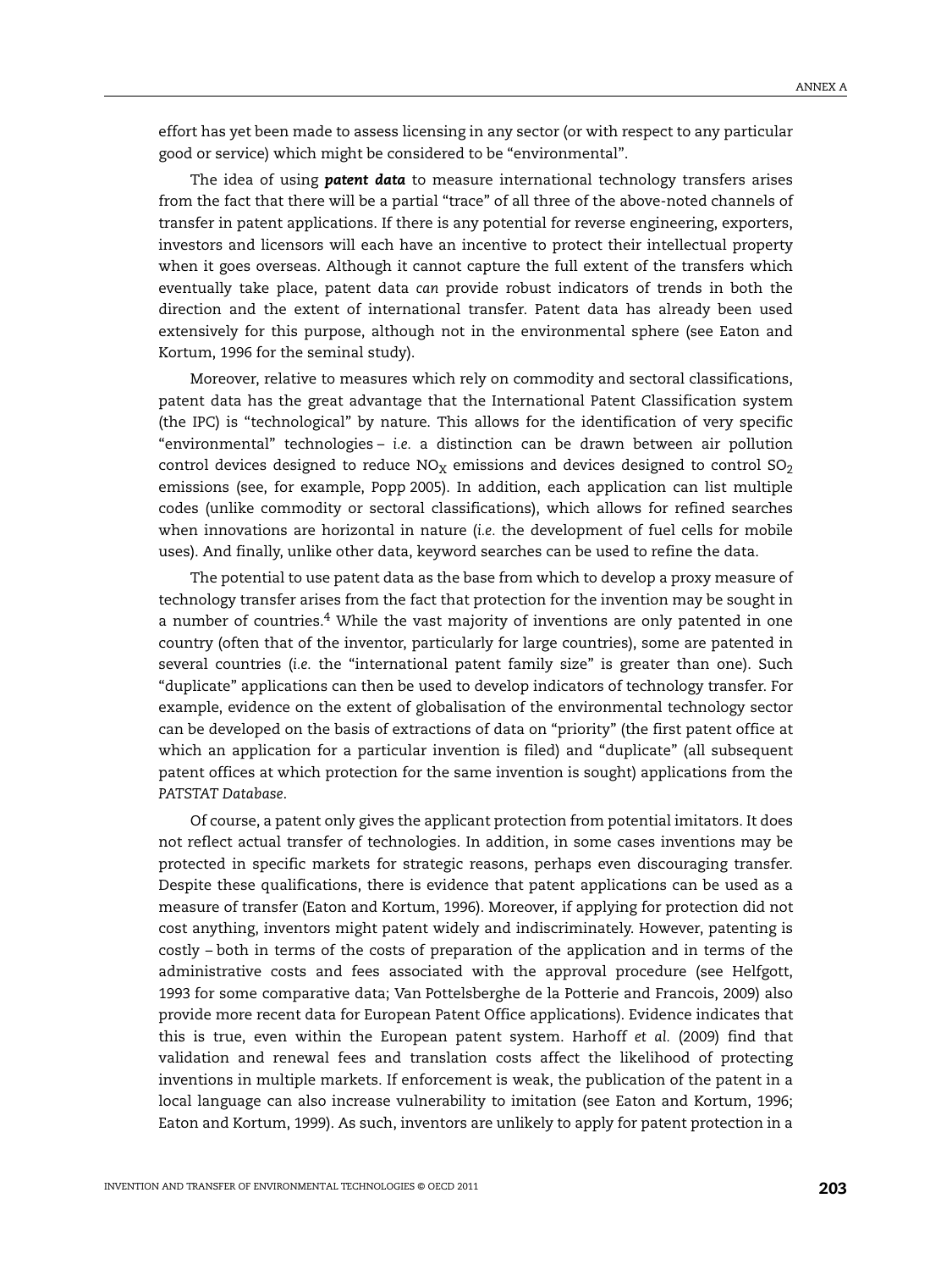second country unless they are relatively certain of the potential market for the technology that the patent covers.

Next we investigate the robustness of using duplicate patent applications to measure patterns and rates of international technology transfer. This is done through a comparison of particular areas in which trade and patent classifications are similar, including wind power and motor vehicles. Using data from the *UN COMTRADE Database* (*[http://](http://comtrade.un.org) [comtrade.un.org](http://comtrade.un.org)*), it is possible to compare exports of "wind-powered electric generating equipment" (HS *850231*) with the count of duplicate patent applications by priority office for "wind motors" (IPC *F03D 1-11*). [Figure A.7](#page-13-0) provides data for the main inventing countries for the period 1996-2003 – the only years for which the trade data is also available.

<span id="page-13-0"></span>



While the correlation is not perfect, it is positive and significant. Indeed the top four exporters are also the top four priority patenting offices, and the Spearman rank correlation coefficient for the top 30 countries by trade is 0.68. Some of the observed discrepancies between the two data sets may also be attributable to shortcomings in COMTRADE's coverage. For instance, for reasons of commercial confidentiality, trade figures for low-level HS classifications may be significantly downward-biased. This would explain the number of countries with no apparent exports who are known to be active in the field (for example, Sweden, Canada, Norway and Switzerland) (see *[http://](http://comtrade.un.org/kb/attachments/1.%20UN%20Comtrade%20Coverage%20and%20Limitations-GUIDbecc0aa5044f44b5a048a8b45bce6d19.pdf) [comtrade.un.org/kb/attachments/1.%20UN%20Comtrade%20Coverage%20and%20Limitations-](http://comtrade.un.org/kb/attachments/1.%20UN%20Comtrade%20Coverage%20and%20Limitations-GUIDbecc0aa5044f44b5a048a8b45bce6d19.pdf)[GUIDbecc0aa5044f44b5a048a8b45bce6d19.pdf](http://comtrade.un.org/kb/attachments/1.%20UN%20Comtrade%20Coverage%20and%20Limitations-GUIDbecc0aa5044f44b5a048a8b45bce6d19.pdf)*).

Another area in which there is a close "marriage" between IPC and HS classifications relates to the manufacture of motor vehicles. In this case, the correlation between bilateral exports and duplicate patent applications over the period 1988-2005 is approximately 0.74 when a small number of outliers (two of 825 observations) are removed. While this area has little to do with environmental technologies *per se*, it gives a good indication of the value of duplicate patent applications as a measure of transfer.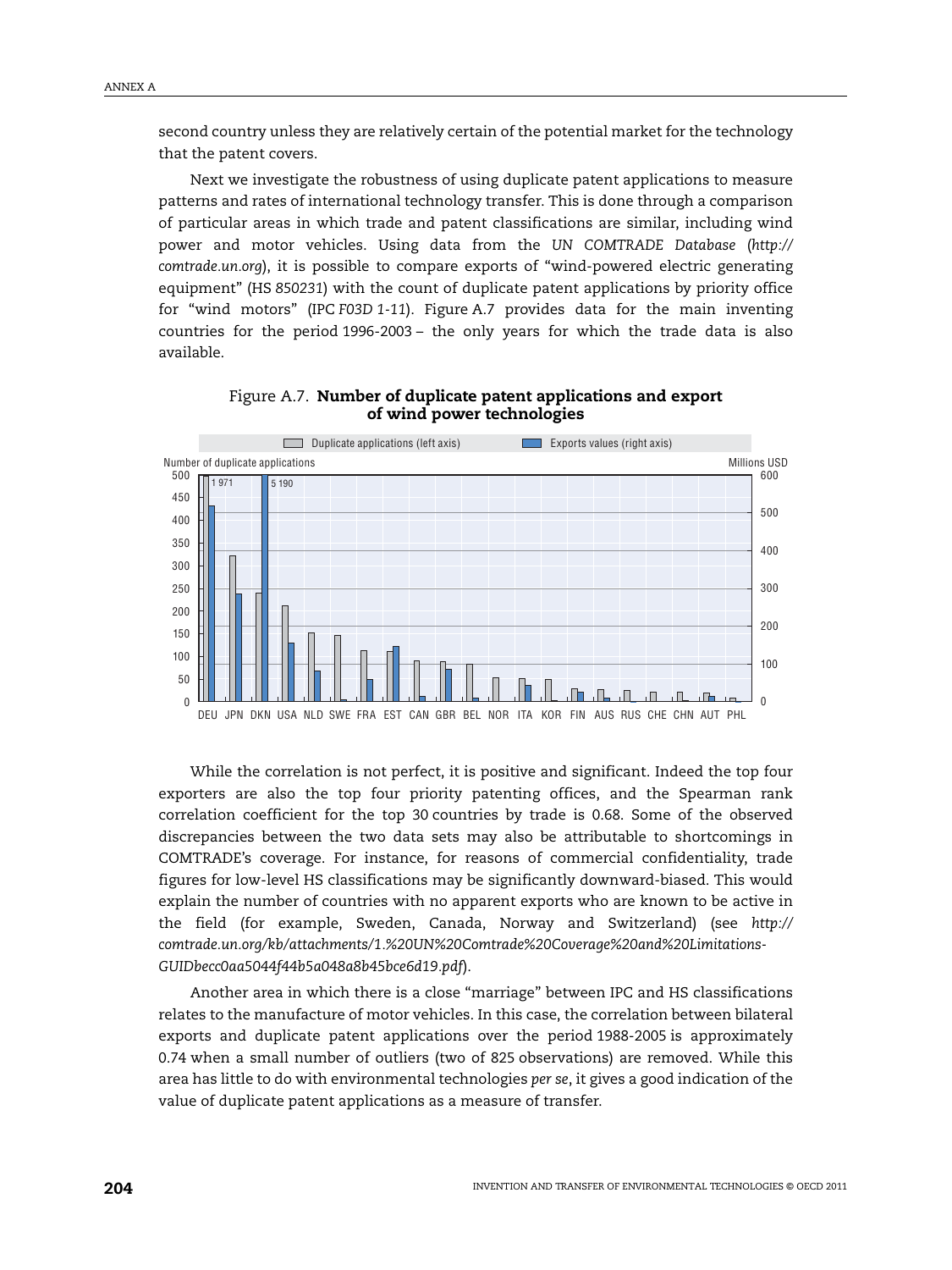For this corroboration exercise, road vehicle data has been chosen as it is an area with large numbers of patents, large measurable trade flows, and comparable definitions. Road vehicle patent and trade data has been used to investigate the robustness of using duplicate patent applications to measure technology transfer.

#### Box A.2. **Patent flow**

Patents have been extracted from the *PATSTAT Database* for road vehicles with an International Patent Classification of B62 "Land vehicles for travelling otherwise than on rail". There are three ways to measure patent flow between countries:

1. Inventor country to priority office.

2. Inventor country to duplicate office.

3. Priority office to duplicate office.

Type three, priority office to duplicate office flow counts, are used in the analysis here.

# Box A.3. **Trade flow**

Data has been extracted from the *UN COMTRADE Database*. Data was extracted for the period 1988 to 2005, using both the HS and SITC classification systems, SITC = 78 "Road Vehicles" and HS = 87 "Vehicles other than railway or tramway rolling-stock, and parts and accessories thereof". Both exports (gross exports less re-exports) and imports (gross imports less re-imports) were investigated.

Trade and patent transfers between countries are collected for the period from 1988 to 2005. Correlations between patent flows and trade over time and country pairs are shown below. There was trade data and patent transfer counts available for approximately 50 exporting countries and 60 importing countries. Results are presented using all non missing pairs and also with outliers removed, namely flows from Canada to the United States and from Japan to Germany.

| Correlation between trade flows and duplicate patenting                                             | Full sample | Sub-sample excluding outliers<br>(excl. CA-US and JP-DE flows) |
|-----------------------------------------------------------------------------------------------------|-------------|----------------------------------------------------------------|
| Base dataset – all country pairs and all years (1988-2005), corr;<br>(exports, patents)             | 0.47(4384)  | 0.69(4348)                                                     |
| For each country pair, aggregate over time, corr. (exports, patents)                                | 0.52(825)   | 0.74(823)                                                      |
| For each exporter country, aggregate across partner countries, corr.<br>(exports, outgoing patents) | 0.76(446)   | 0.87(446)                                                      |
| For each importer country, aggregate across partner countries, corr.<br>(imports, incoming patents) | 0.71(634)   | 0.76(634)                                                      |

### Table A.1. **Correlations between trade values and counts of duplicate patent applications**

*Note:* Pearson correlation coefficients; Number of observation in parentheses; When trade data was deflated by the US PPI all correlations improved marginally (by 0.01).

Patent transfer counts between priority office and duplicate office are extracted from the *PATSTAT Database*5 while trade data between countries comes from the *UN COMTRADE*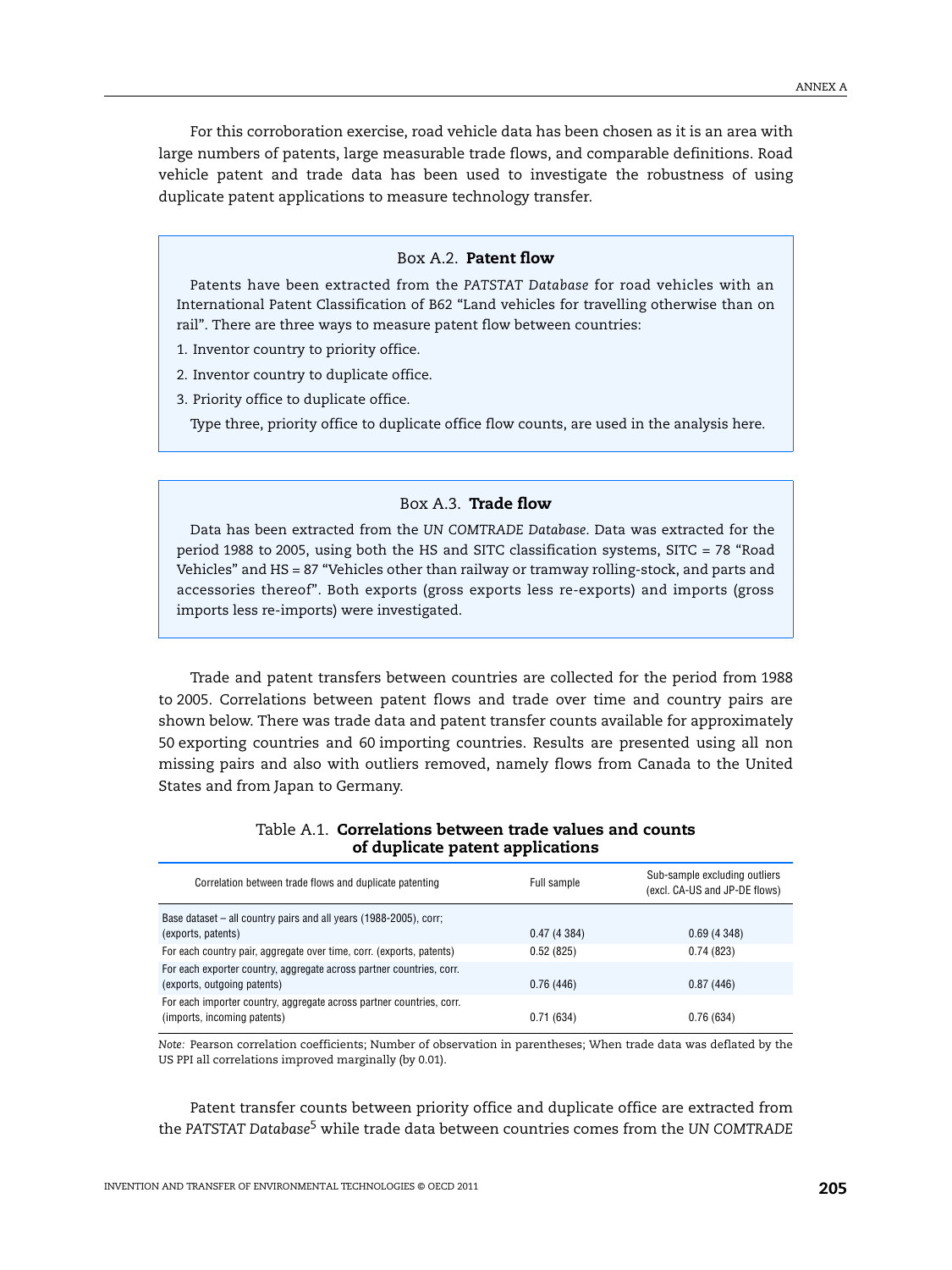*Database*. 6 Trade and patent transfers are collected for the period from 1988 to 2005 where there is data available for approximately 50 countries.

To substantiate the use of patent data as a measure of technological transfer, we would expect trade and patent flows to be strongly positively correlated as indeed they are found to be. Firstly, each export-import pair (1988-2005) is strongly correlated at 0.69. Aggregating over time for each export-import pair gives a correlation of 0.74. And finally, when aggregating trade and patent data for each exporter (regardless of who imports) gives a correlation of 0.88.<sup>7</sup>

Technological transfer occurs via many channels, though arguably trade, foreigndirect investment and licensing are the most important. Given the lack of suitable data in these areas, in particular with respect to the environmental, patent transfer data which relates to these three channels of international technology transfer, offers a suitable indicator.

# **Development of indicators of innovation and transfer of environmental technologies based on patent data**

# *Patent classification systems*

The International Patent Classification system (IPC, or just IC), developed at the World Intellectual Property Organisation (WIPO), is a hierarchical system classifying inventions into more than 70 000 technological groups and subgroups. It is periodically revised in order to reflect the latest technological advances. Patent offices sometimes use their own classification systems to complement the use of the IPC. For example, the European classification system (ECLA, or just EC) is an extension of the IPC with about twice as many classification codes. EPO examiners also use a further extension of the ECLA referred to as ICO codes (in-computer-only). Other classification systems include the US patent classification (USPC) or the Japanese F-terms. The work presented in this book relies on the use of IPC codes, at times complemented with ECLA codes.

# *Identification of environment-related technologies using patent data*

Since innovation in environment-related technologies (ENV-tech) only represents one small aspect of innovation in general, prior to data retrieval from a patent database a *search strategy* must be developed that identifies the relevant patent documents using alphanumeric codes of the IPC system. For example, all patent documents with the code "*B01D 53/50 – Chemical or biological purification of waste gases; Removing sulfur oxides*" could be categorised as "SO<sub>x</sub> end-of-pipe pollution abatement".

Development of a *search strategy* is thus based on identification of relevant patent classes that correspond to the selected "environmental" technology field. As a first step this involves an extensive review of the trade and academic literature which relates to a specific technological field. The relevant IPC classes which correspond to the different fields are then identified in two alternative ways: First, we review closely the descriptions of the classes online to find those which are appropriate (*[www.wipo.int/classifications/ipc/](http://www.wipo.int/classifications/ipc/ipc8/?lang=en) [ipc8/?lang=en](http://www.wipo.int/classifications/ipc/ipc8/?lang=en)*). Second, using the online world patent search engine maintained by the European Patent Office (*[www.espacenet.com](http://www.espacenet.com)*), we search patent titles and abstracts for relevant keywords. The IPC classes corresponding to the patents that emerge are included, provided their description confirms their relevance.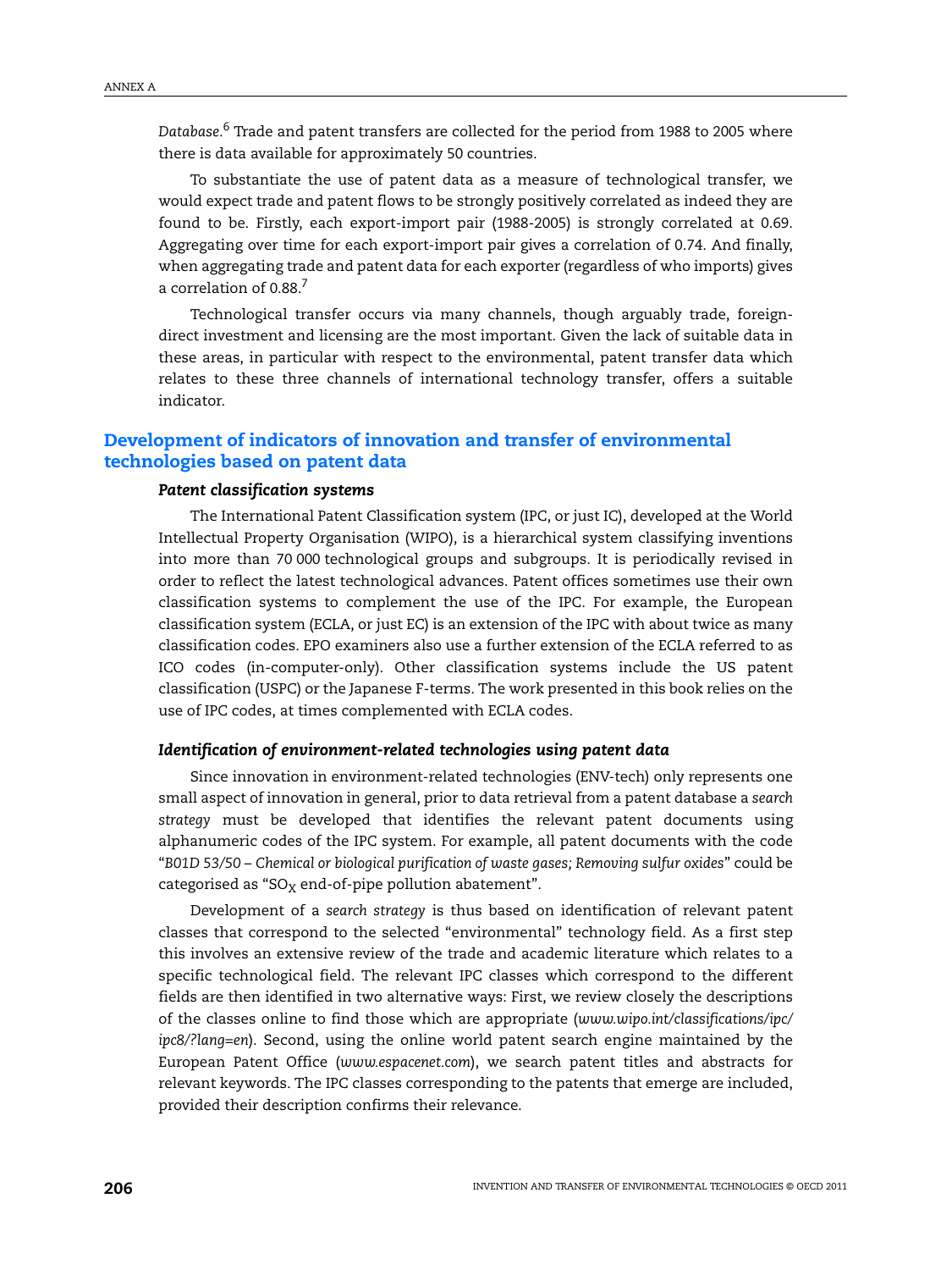However, in some cases, it may not be possible to identify IPC classes that alone represent the "environmental" field of interest. Possible solutions include: *i)* combining multiple "co-classes" using logical operators (that is, IPC classes whose intersection or negation yields the desired outcome); or *ii)* relevant patent classes may need to be combined with the use of keywords within the search algorithm. As part of the extraction, abstracts of patent documents with the relevant IPC classes would then be searched for the keywords identified. In some cases this would involve the exclusion of patent documents which include a particular word. However, availability of English abstracts limits the practicality of this approach when pooling data from multiple patent offices, unless the propensity to include English abstracts can be corrected for reliably.

When applying the *search strategy*, two possible types of error may arise: irrelevant patents may be included or relevant ones left out. The first error happens if an IPC class includes patents that do not bear the desired "environmental" focus. In order to avoid this problem, we carefully examine a sample of patent abstracts for every IPC class considered for inclusion, and exclude those classes that do not consist only of patents related to "environment". The second error – relevant inventions are left out – is less problematic. We can reasonably assume that all innovation in a given field behaves in a similar way and hence our extracted datasets can be seen at worst as good proxies of innovative activity in the field being considered. However, overall innovative activity may be underestimated, and the totals may be less reliable than trends.

## *Patent database*

Over the last several years, the OECD Directorate for Science, Technology and Industry, jointly with other members of the OECD Patent Statistics Taskforce,<sup>8</sup> have developed a patent database that is suitable for statistical analysis – the *OECD Patent Statistics Database*. Further work has recently been undertaken by the Taskforce members towards developing a world-wide patent database – The *EPO Worldwide Patent Statistical Database (PATSTAT)*. The European Patent Office (EPO) has taken over responsibility for development and management of the database.

The *PATSTAT Database* is drawn directly from the EPO's master database (Rollinson and Lingua, 2007). It has been developed specifically for use by governmental/ intergovernmental organisations and academic institutions, and optimised for use in the statistical analysis of patent data. It has become a primary source of patent data information for statisticians, academics, and policy advisors (Rollinson and Heijnar, 2006).

The *PATSTAT Database* (EPO, 2010) has a world-wide coverage containing data from over 90 patent offices, spanning a time period stretching back to 1880 for some countries. This includes patent documents from the EPO, USPTO, JPO and other national and regional patent offices, as well as international patent applications filed under the Patent Cooperation Treaty (PCT). Overall, over 70 million patent documents are included. The database is updated on a regular basis biannually. Patent documents are categorised using the International Patent Classification (IPC) and some national classification systems (ECLA).In addition to the basic bibliometric and legal data, the database also includes patent descriptions (abstracts), applicant and inventor names, as well as citation data. The *PATSTAT Database* is thus an ideal source of patent data information for the purposes of this report.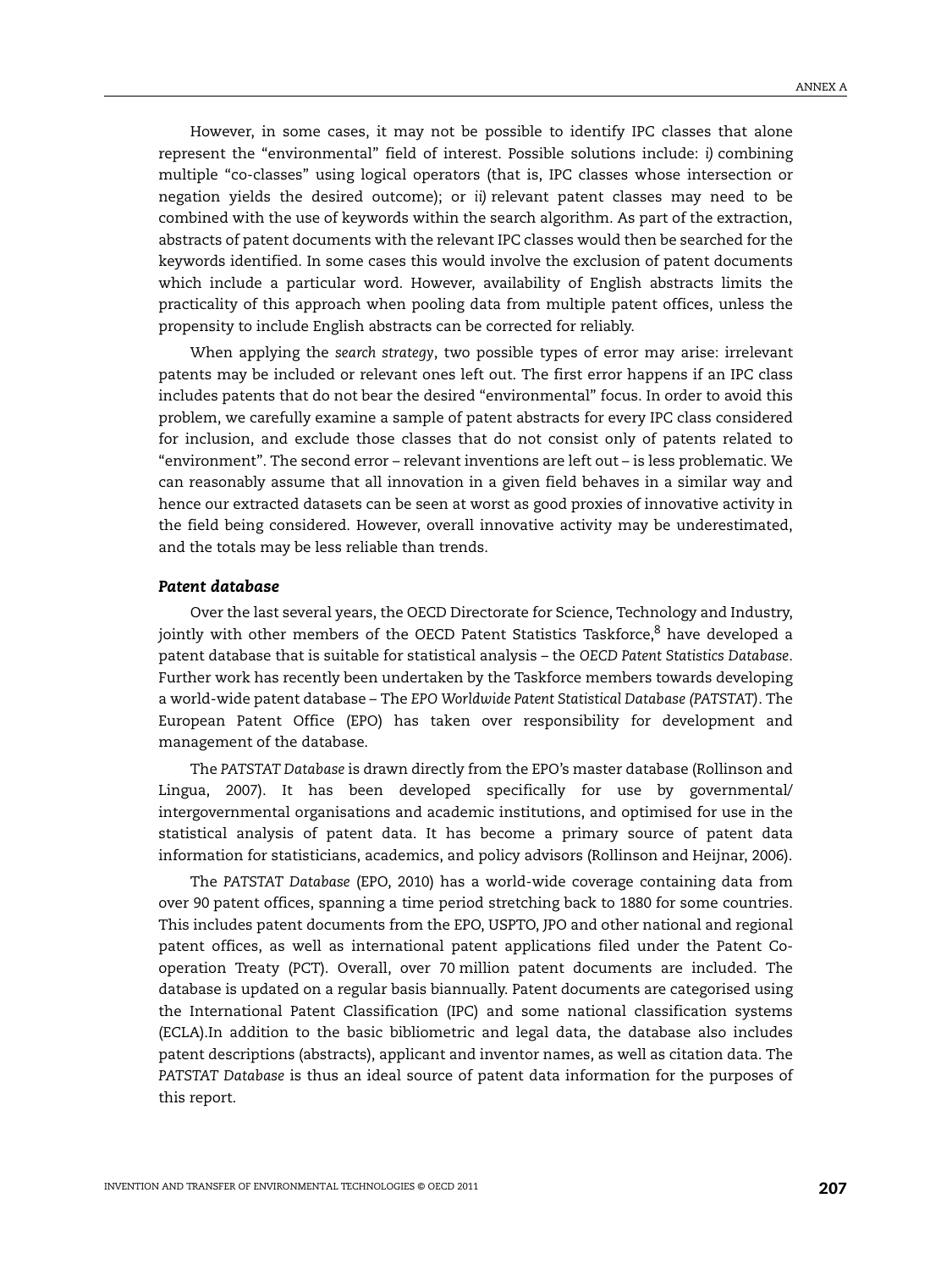# *Construction of indicators of invention in ENV-tech*

Indicators of invention can be constructed as frequency counts of patent applications, disaggregated by:

- *technological field* (based on a patent search strategy, for example using IPC classes);[9](#page-19-1)
- *priority date* (based on the first application filing date world-wide);10
- *inventor country* (country of residence of the inventor(s),<sup>[11](#page-19-2)</sup> generated as fractional counts;12)
- $\bullet$  application authority (patent office);<sup>13</sup> and possibly also
- *document type* (singular, claimed priority, duplicate based on patent family data).

Concerning the latter point, using data on patent family the following types of documents are distinguished: *singular* is patent applied for at a single office, with no subsequent applications elsewhere (*i.e.* patent family size = 1); *claimed priority* (CP) is patent application that has subsequently been claimed as priority elsewhere in the world; in other words, these are inventions that have been applied for protection in multiple countries (patent family size > 1); and finally, *duplicates* are the additional applications (sometimes referred to as *equivalents*).

There are several alternative approaches that can be used to construct the statistics:

- Count of all patent applications deposited at a single patent office (for example, at the EPO).
- Count of all patent families world-wide.
- Count of all "high-value" patent families (claimed priorities) world-wide.

In the first case, the indicator provides a count of patent application deposited at a selected patent office – including all three types of patent documents (singulars, claimed priorities, and duplicates).14 Alternatively, only claimed priorities and duplicates could be included because, other things being equal, these should be the inventions of higher value (see discussion below). Frequently, it is patenting activity at the EPO that is studied because: *a)* the data is most complete and of best quality (within PATSTAT); and *b)* being one of the triadic offices, the statistic should reflect the "global" trends in patenting rather well.

The second indicator reflects the count of all simple patent families (that is, unique patented inventions) deposited at any office world-wide. This is achieved by counting two types of patent documents – singulars and claimed priorities. Since data from multiple patent offices are pooled together, excluding duplicates ensures that inventions are not double-counted. The upside is that this statistic is truly world-wide in its coverage because the entire stock of patent priorities is considered.

The third indicator counts "claimed priorities" (CPs) world-wide.<sup>15</sup> It can be argued that this statistic is the most suitable for the purpose of international comparisons because only the "high-value" priority applications are counted. The reason that claimed priorities can be viewed as representing inventions of higher value is that patenting is costly (*e.g.* translation and maintenance fees). As such, a firm will only go abroad to protect its intellectual property if it expects that the commercial value of its invention justifies it. (For empirical evidence supporting this argument see Guellec and van Pottelsberghe, 2000; Harhoff *et al.*, 2003. Indeed, the use of an indicator which excludes the "one-member" patent families – that is, an indicator based on CPs – justified on the grounds of an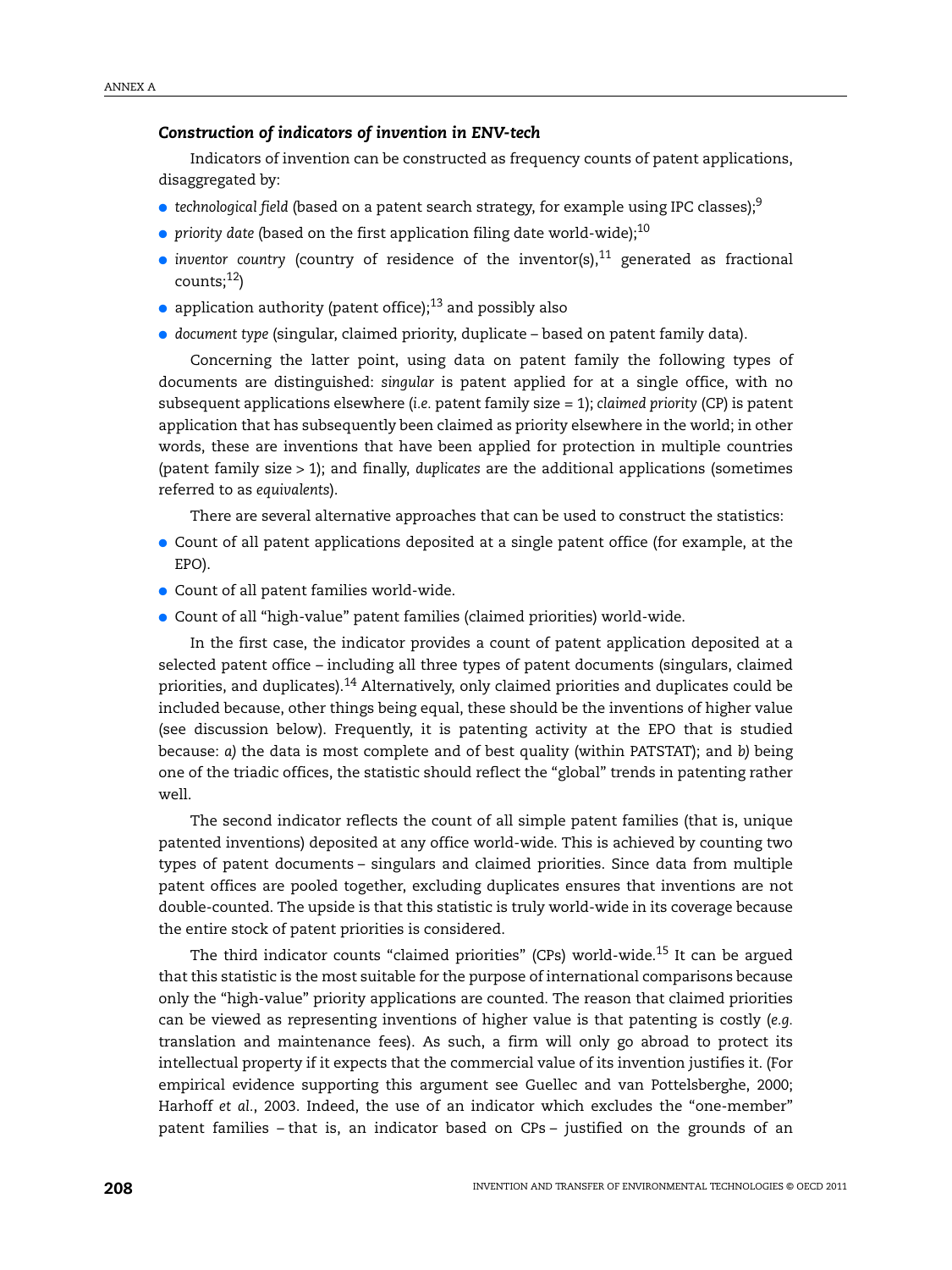"economic threshold criterion" was advocated already by Faust and Schedl 1983, and Faust, 1990.) Moreover, by excluding priority applications which have never been claimed abroad (one-member families, or singulars) this approach may help contain concerns over strategic patenting. In addition (Faust, 1990), it will thus exclude the large number of exclusively domestic Japanese patent applications with usually only one claim.<sup>16</sup>

It must be noted that the OECD triadic patent family (TPF) indicator has too, been developed with the specific purpose to allow international comparisons. However, in the context of a narrowly-defined technological field – such as environment-related technologies – the TPF indicator is overly restrictive leaving little variation in the data. The less-restrictive CPs thus provide a good alternative.

Care needs to be taken when conducting descriptive and econometric analyses. In particular, comparisons across inventor countries should take into account the potential "home bias" of domestic inventors. In addition, the propensity of inventors to patent, the breadth of invention claims covered by a patent, as well as the scope of patent protection, each vary over time and across countries. In order to account for these differences, the patent counts representing "environmental" innovations should therefore be expressed as shares, or these factors should be controlled for econometrically, using data on patenting activity overall.

#### *Construction of indicators of international transfer of ENV-tech*

Indicators of technology transfer can be constructed as frequency counts of:

#### 1. **Patent families, disaggregated by:**

- *technological field* (based on a patent search strategy);
- *time* (based on priority date or application date);
- *source country* (based on inventor country); and
- *recipient country* (based on application authority including both the priority and duplication offices).

#### 2. **Duplicate patent applications, disaggregated by:**

- *technological field* (based on a patent search strategy);
- *technological field* (based on a patent search strategy);
- time (based on priority date or application date);
- source country (based on priority office); and
- recipient country (based on duplication office).

In sum, in the former case the statistic measures transfer between inventor country and the patent offices included in the corresponding patent family.<sup>17</sup> In the latter case, transfer is to occur from (the country of) the priority office to the duplication office.<sup>18</sup>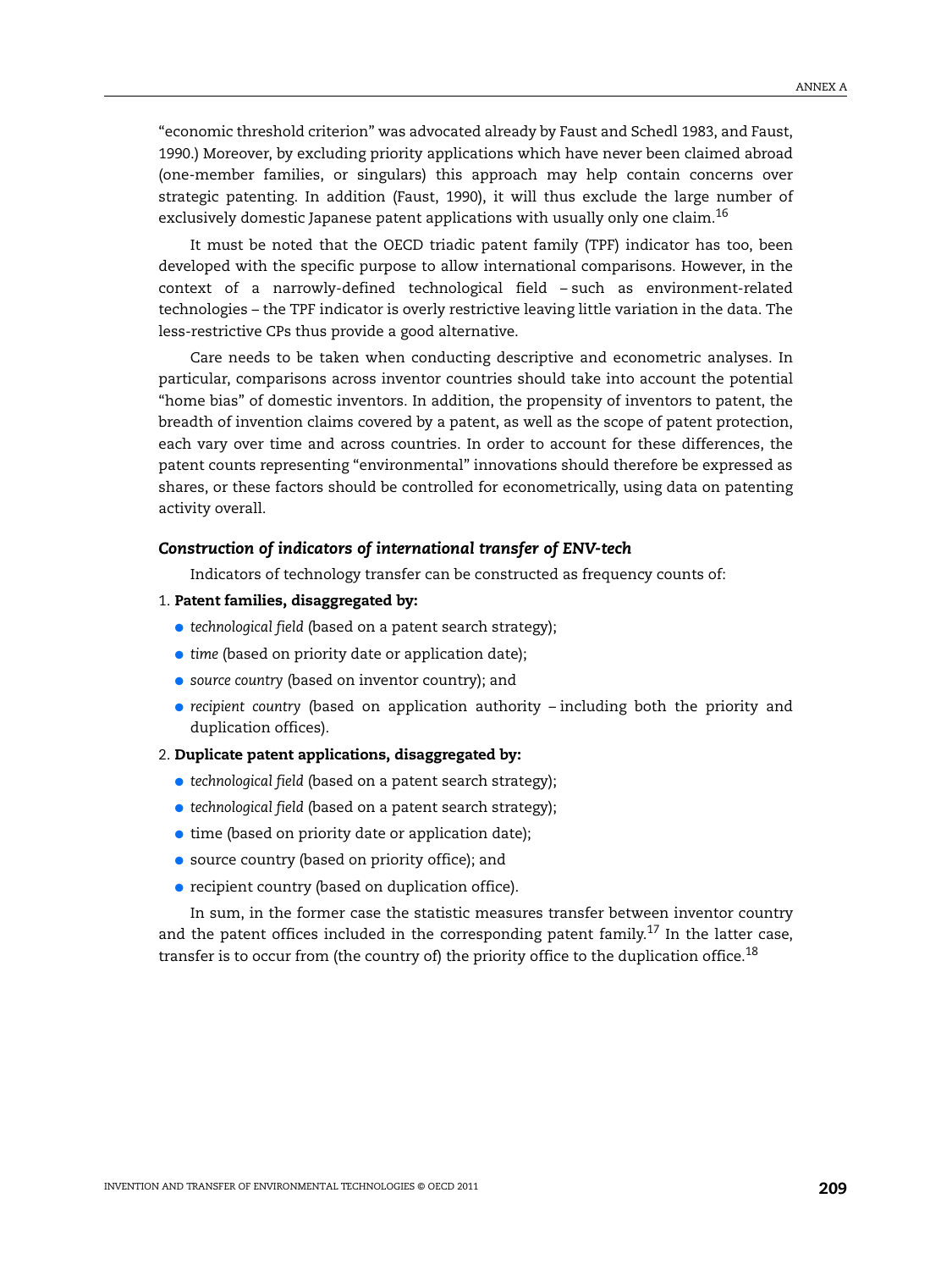#### *Notes*

- 1. This work would not have been possible without collaboration with the Economic Analysis and Statistics Division of the OECD Directorate for Science, Technology and Industry. In addition, much of the groundwork on developing the indicators has benefited from collaboration with researchers at universities and research institutes elsewhere. "Acknowledgement" is provided in the relevant chapters.
- <span id="page-19-0"></span>2. The data is available for download at *[http://stats.oecd.org/Index.aspx?DatasetCode=PATS\\_IPC](http://stats.oecd.org/Index.aspx?DatasetCode=PATS_IPC)*. For metadata and future updates see *[www.oecd.org/environment/innovation/indicator](http://www.oecd.org/environment/innovation/indicator)*.
- 3. The distribution of R&D expenditures is set out in the OECD *Frascati Manual*: "The Measurement of Scientific and Technological Activities: Proposed Standard Practice for Surveys on Research and Experimental Development" (OECD, 2002). The definition of the socio-economic objective (SEO) for "control and care for the environment" covers research into the control of pollution, aimed at the identification and analysis of the sources of pollution and their causes, and all pollutants, including their dispersal in the environment and the effects on man, species (fauna, flora, microorganisms) and the biosphere. Development of monitoring facilities for the measurement of all kinds of pollution is also included. The same is valid for "the elimination and prevention of all forms of pollution in all types of environment".
- 4. See Dernis *et al.* (2001). Note that the information provided in patent documents can also be used to measure both market (co-invention, co-ownership) and non-market (citation) international knowledge flows. See Guellec and van Pottelsberghe de la Potterie (2000) for a discussion and evidence derived from patent data on the internationalisation of knowledge and technology flows.
- 5. IPC Code of B62 Land vehicles for travelling otherwise than on rail.
- 6. Using both the HS and SITC classification systems, SITC = 78 "Road vehicles" and HS = 87 "Vehicles other than railway or tramway rolling-stock, and parts and accessories thereof".
- 7. Results are presented using all non missing pairs and also with outliers removed, namely flows from Canada to the United States and from Japan to Germany.
- 8. Other Taskforce members include the European Patent Office (EPO), the Japan Patent Office (JPO), the United States Patent and Trademark Office (USPTO), the World Intellectual Property Organisation (WIPO), the US National Science Foundation (NSF), Eurostat, and the European Commission Directorate-General for Research.
- <span id="page-19-1"></span>9. For a list of IPC codes and their definitions see *[www.wipo.int/classifications/ipc/ipc8](http://www.wipo.int/classifications/ipc/ipc8/)*.
- 10. "Priority date" indicates the earliest application date worldwide (within a given patent family).
- <span id="page-19-2"></span>11. For a list of two-letter country codes see *[www.wipo.int/standards/en/pdf/03-03-01.pdf](http://www.wipo.int/standards/en/pdf/03-03-01.pdf)*.
- 12. Generating the counts as "fractional" means that if inventors from two (three, or more) different countries are involved, only a fraction of 0.5 (0.33, etc.) will be counted for a given patent application.
- <span id="page-19-3"></span>13. See *[www.wipo.int/standards/en/pdf/03-03-01.pdf](http://www.wipo.int/standards/en/pdf/03-03-01.pdf)* for a list of two-letter codes of application authorities.
- 14. For example, this approach was adopted in Johnstone *et al.*, 2010.
- 15. This is the approach adopted in Chapters 2 and 3.
- 16. CPs account for a relatively small proportion of the stock of patent applications. For example, in a study focusing on innovation in climate change mitigation technologies Haščič *et al.* (2010) find that only about 11% of the relevant stock of patent applications included in PATSTAT were CPs, with 34% being their duplicates, and 55% being singulars. In other words, in climate change mitigation technologies CPs represent only 16% of the stock of patented inventions (simple patent families), while the large majority (84%) of these inventions were only protected at a single patent office (singulars). It must be noted that there is variation in these proportions across patent offices.
- 17. For example, this approach was adopted by Dechezleprêtre *et al.* (2011).
- 18. This is the approach adopted in Chapter 4.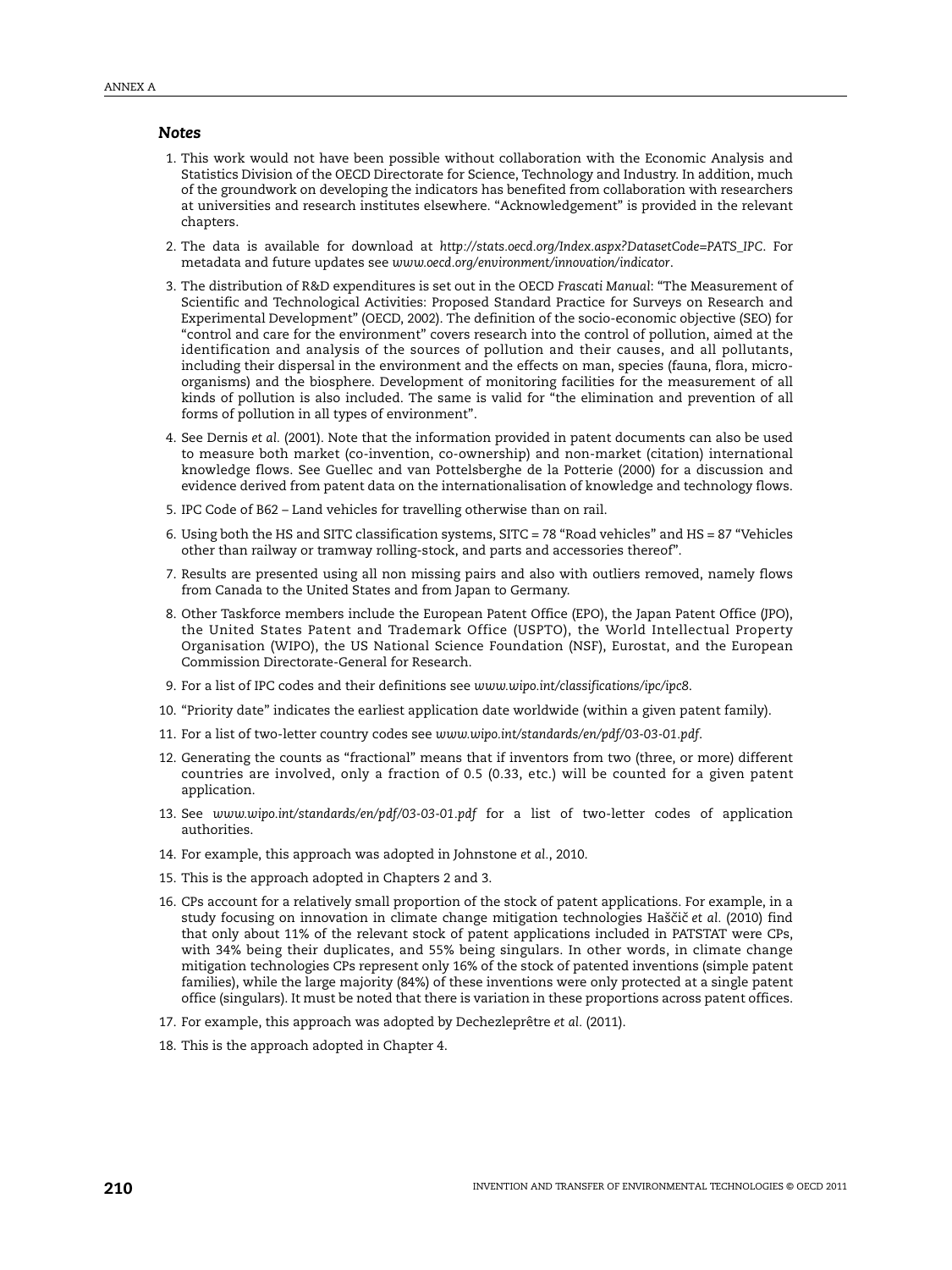#### *References*

- Dechezleprêtre, A., M. Glachant, I. Haščič, N. Johnstone and Y. Ménière (2011), "Invention and Transfer of Climate Change Mitigation Technologies: A Global Analysis", *Review of Environmental Economics and Policy* (forthcoming 2011).
- Dernis, H., D. Guellec and B. van Pottelsberghe de la Potterie (2001), "Using Patent Counts for Crosscountry Comparisons of Technology Output", *STI Review*, No. 27, pp. 129-146, OECD.
- Eaton, J. and S. Kortum (1996), "Trade in Ideas: Patenting and Productivity in the OECD", *Journal of International Economics*, No. 40, pp. 251-278.
- Eaton, J. and S. Kortum (1999), "International Technology Diffusion: Theory and Measurement", *International Economic Review*, Vol. 40(3), pp. 537-570.
- European Patent Office (EPO) (2010), *EPO Worldwide Patent Statistical Database (PATSTAT)*, April 2010 edition, European Patent Office.
- Faust, K. (1990), "Early identIfication of Technological Advances on the Basis of Patent Data", *Scientometrics*, Vol. 19(5-6), pp. 473-480.
- Faust, K. and H. Schedl (1983), "International Patent Data: Their Utilisation for the Analysis of Technological Developments", *World Patent Information*, Vol. 5(3), pp. 144-157.
- Guellec, D. and B. van Pottelsberghe de la Potterie (2000), "Applications, Grants and the Value of a Patent", *Economics Letters*, No. 69, pp. 109-114.
- Griliches, Z. (1990), "Patent Statistics as Economic Indicators: A Survey", *Journal of Economic Literature*, Vol. 28, No. 4, pp. 1661-1707.
- Harhoff, D., K. Hoisl, B. Reichl and B. van Pottelsberghe de la Potterie (2009). "Patent Validation at the Country Level – The Role of Fees and Translation Costs", *Research Policy*, Vol. 38(9), pp. 1423-1437.
- Harhoff, D., F.M. Scherer and K. Vopel (2003), "Citations, Family Size, Opposition and the Value of Patent Rights", *Research Policy*, No. 32, pp. 1343-63.
- Haščič, I., N. Johnstone, F. Watson and C. Kaminker (2010), "Climate Policy and Technological Innovation and Transfer: An Overview of Trends and Recent Empirical Results", *OECD Environment Working Paper*, No. 30, *[www.oecd.org/env/workingpapers](http://www.oecd.org/env/workingpapers)*.
- Helfgott, S. (1993), "Patent Filing Costs Around the World", *Journal of the Patent and Trademark Office Society*, July, pp. 567-580.
- Johnstone, N. (ed.) (2007), *Environmental Policy and Corporate Behaviour*, Edward Elgar.
- Johnstone, N., I. Haščič and D. Popp (2010), "Renewable Energy Policies and Technological Innovation: Evidence Based on Patent Counts", *Environmental and Resource Economics*, Vol. 45(1), pp. 133-155.
- Maskus, K.E. (2004), "Encouraging International Technology Transfer", *ICSTD/UNCTAD Issue Paper*, No. 7 of UNCTAD-ICSTD Project on IPRs and Sustainable Development.
- Meyer, M. (2002), "Tracing Knowledge Flows in Innovation Systems", *Scientometrics*, Vol. 54, No. 2, pp. 193-212.
- OECD (2009), *OECD Patent Statistics Manual*, OECD, Paris.
- OECD (2008a), *Main Science and Technology Indicators*, OECD, Paris.
- OECD (2008b), *Environmental Policy, Technological Innovation and Patents*, OECD, Paris.
- OECD (2007), *Issues of Dual Use and Reviewing Product Coverage of Environmental Goods*, OECD, Paris.
- OECD (2002), "The Measurement of Scientific and Technological Activities: Proposed Standard Practice for Surveys on Research and Experimental Development", *Frascati Manual*, OECD, Paris.
- OECD (2001), *Environmental Goods and Services: The Benefits of Further Global Trade Liberalization*, OECD, Paris.
- OECD (1999), *The Environmental Goods and Services Industry: Manual for Data Collection and Analysis*, OECD, Paris.
- Popp, D. (2005), *Using the Triadic Patent Family Database to Study Environmental Innovation*, [ENV/EPOC/ WPNEP/RD(2005)2], OECD, Paris.
- Rollinson, J. and R. Heijna (2006), *EPO Worldwide Patent Statistical Database (PATSTAT)*, presentation at the EPO and OECD Conference on Patent Statistics for Policy Decision Making, Vienna, Austria, October.